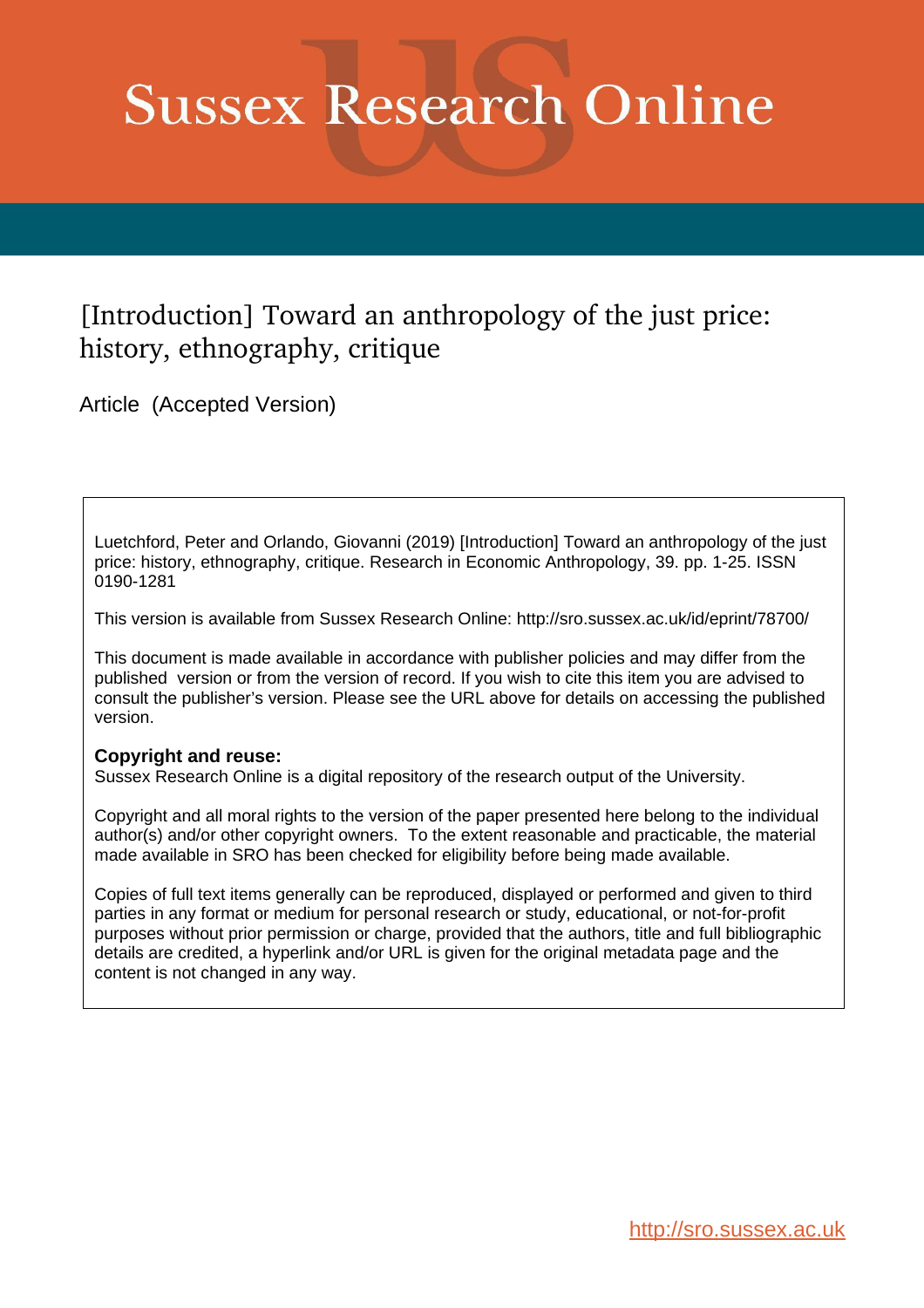### **INTRODUCTION TOWARD AN ANTHROPOLOGY OF THE JUST PRICE: HISTORY, ETHNOGRAPHY, CRITIQUE**

Peter Luetchford and Giovanni Orlando

#### **Introduction**

Two elements of contemporary life, price and justice, are central to this Volume. The first of these, price, is pervasive: from food and rent to gas, water and electricity; from the cost of petrol to that of agricultural inputs, healthcare and education; from VAT to insurance, wages and bonuses. Every time we interact with these entities—enjoying, enduring or resisting them—we encounter prices. This encounter takes place through an incredibly complex web of material and informational channels that tend to naturalize prices; and yet, against the tendency to accept these as given, all the chapters in this Volume document political and ethical struggles over prices.

The second theme of the Volume, justice, asks us to engage with those struggles. If the world is "overheating" (Eriksen, 2016), prices may be the spark that ignites the fuse. This happened during tumultuous events such as the global financial crash of 2008 (the price of collateralized debt obligations) and the Arab spring of 2011 (the price of basic foodstuffs). These phenomena are not entirely new, of course. In the developing world, price-related "austerity riots" have been one of the chief consequences of neoliberal policies for more than forty years now (Walton & Seddon, 1994). The financial crash of 1929 led to a whole new way of dealing with markets and prices, the New Deal and the Bretton Woods agreements. The development of capitalism itself was partly the result of a long-term "price revolution" that cost hundreds of thousands of people their livelihoods, transforming them into the masses who manned the factories of the first industrial age (Graeber, 2011). But the present era is different. Trade through the use of money is now a global phenomenon. The creative energies of people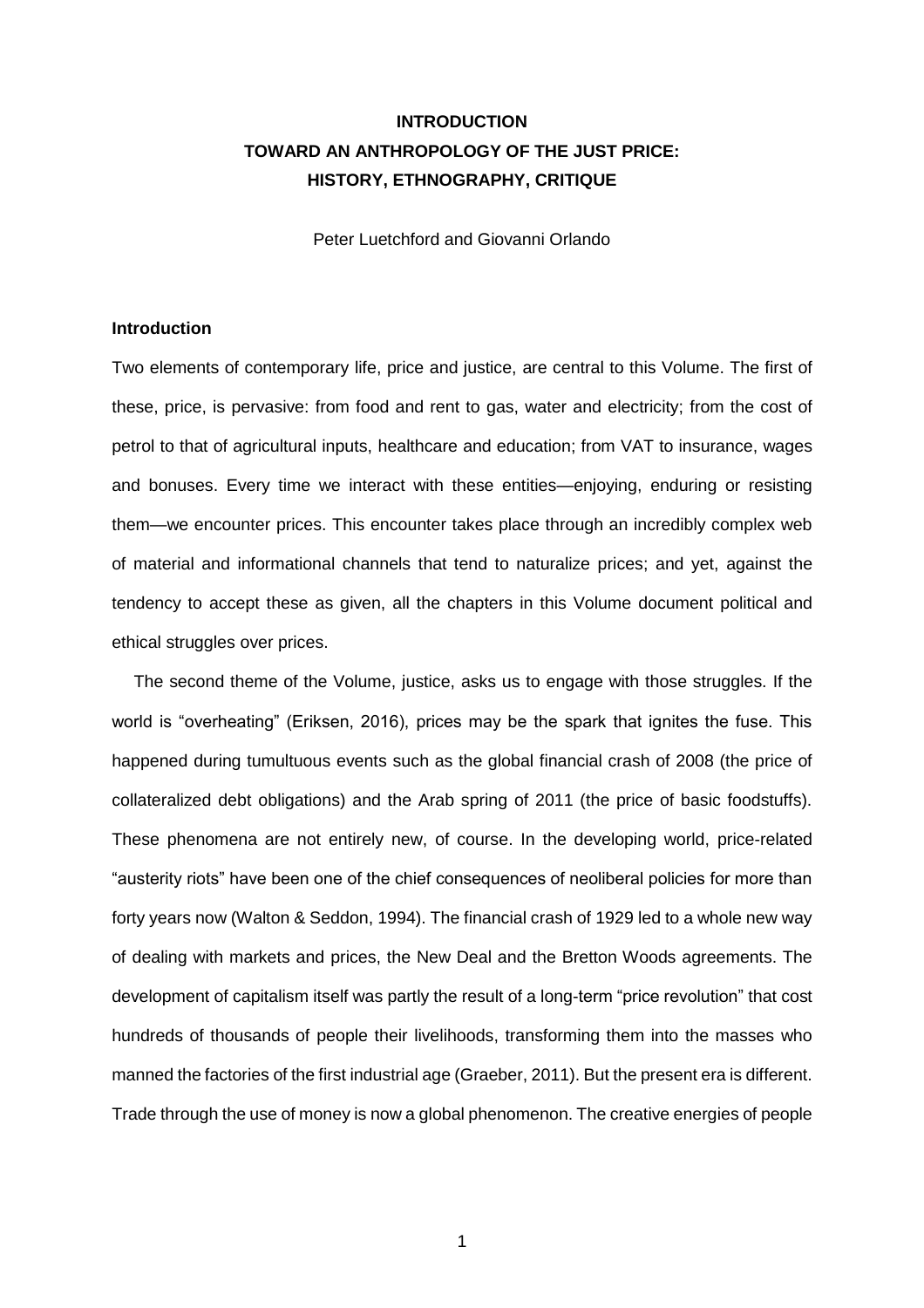and nature today are bought and sold millions of times a day on myriad different markets—for a price.

Saying unequivocally what prices are is far from straightforward, however. A simple answer would be that they are quantities of money most often expressed in Arabic numerals. Yet this is clearly unsatisfactory (Guyer et al., 2010; Zaloom, 2003). Prices are ciphers for a complex entanglement of actors, relations, ideologies, things and environments. In a broad sense, prices appear to be consubstantial to our discipline, an intuition confirmed by the work of some of its earliest practitioners (Malinowski & de la Fuente, 1982).<sup>1</sup> It is thus somewhat surprising that there has been limited work in the discipline on the values and practices that contest mechanisms and outcomes of pricing, and on people's everyday political, social and ethical negotiations in search of just prices. Of course, anthropology does have a long history of documenting the corrosive effect of price-making markets on social life (e.g. Bohannan, 1955; Browne & Milgram, 2009; Polanyi, 1944/2001; Taussig, 1980). Most commonly, this is articulated through binary oppositions between gifts and commodities, personal relations and alienated ones, or mutuality and self-interest. Part of our remit in this Introduction is to break down this binary either/or approach to economic life.

Indeed, the chapters in this Volume describe people in a wide range of circumstances and with different agendas, employing multiple strategies and, perhaps more importantly, creatively combining them as they negotiate economic life in search of just prices for the products of their labor, and refuge from unfair market practices. The contributions provide diverse examples of this reality, from the scrap metal trade in Ankara (Dinler), to markets in Equatorial Guinea (Valenciano-Mañé) and the rose oil industry in Isparta (Yalçın-Heckmann). In rural Nicaragua (Ripoll), Tuscany (Pratt), and Spain (Luetchford), we discover how farmers and agricultural workers struggle and strategize around prices, in and outside markets. We also learn of struggles for just wages by human rights advocates on behalf of Bangladeshi garment workers (Prentice) and by fair trade customers in Sicily (Orlando).

The remainder of this Introduction is dedicated to interrogating analyses, discourses and contestations over price, both historically and within anthropology. After reflecting on the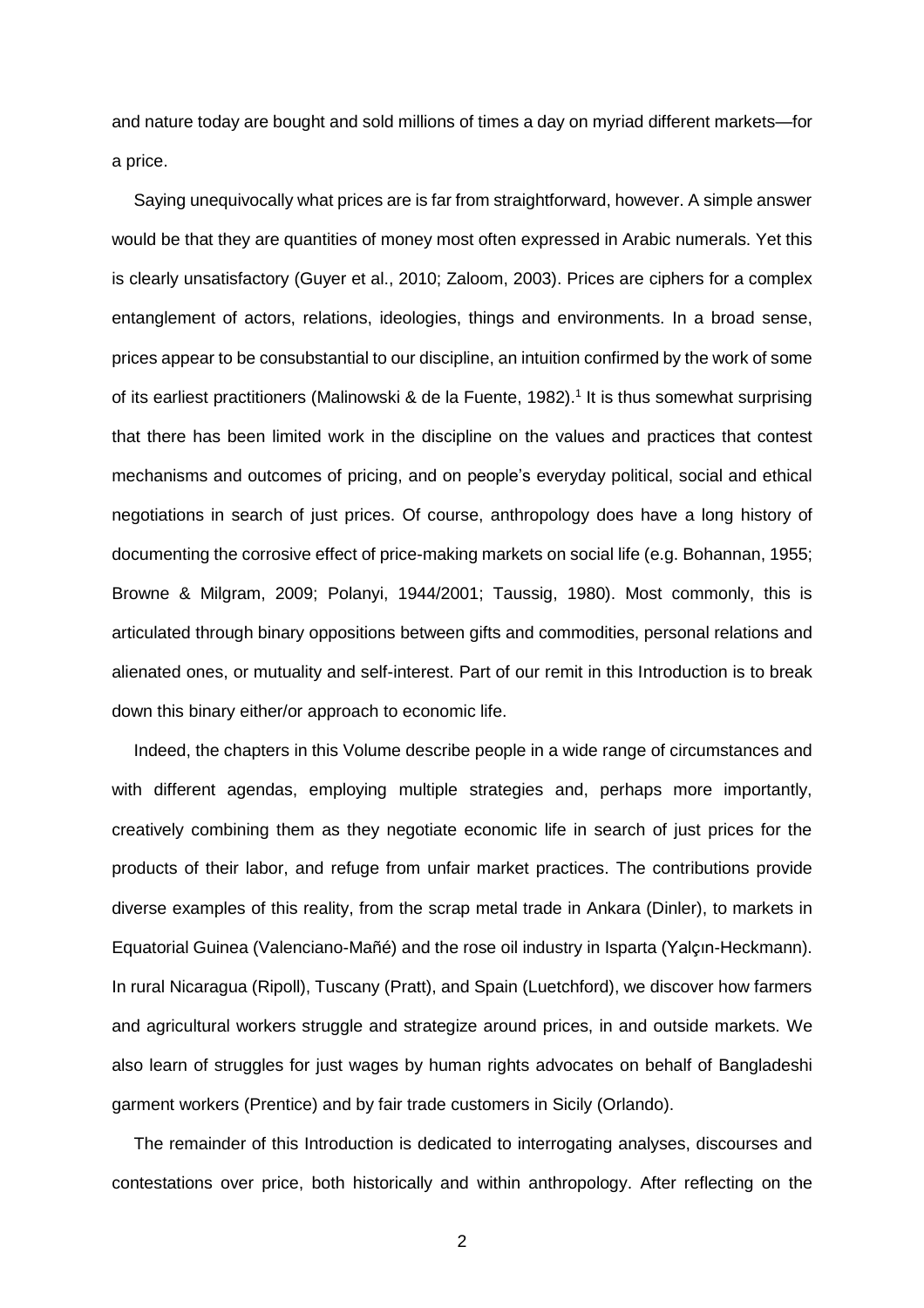relation of the just price to the more general question of commensuration and price composition, we turn to Aristotle, who first wrestled with the politics and ethics of prices. We then show how his legacy developed into a discussion about criteria for determining a just price in the modern period, with the advance of capitalism. From there, we consider approaches to commensuration and price composition as these relate to anthropology, and the bearing these concepts have on discussions of just prices.

#### **In search of the just price**

Economic thought itself has roots in price theory, insofar as its origins lie in speculations about value in a society that increasingly used money in commercial markets: Aristotle's Greece. Most thinkers, though, saw price and value as distinct until about 1870 (Graeber, 2005, pp. 439–440; Hann & Hart, 2011, p. 143). Economists of the Marginalist School (to whom we return later) then conflated the two meanings, and it is in this sense that value can still be said to be central to their endeavors. "Value theory—*the explanation of how prices are formed in a market economy* … —has long been central to economic analysis qua analysis" (Wilson, 1975, p. 56, our emphasis). In contrast, for anthropologists

the promise of value theory has always been to do much more. It has been to understand the workings of any system of exchange (including free-market capitalism) as part of larger systems of meaning … . [This] meant that the kind of moral and ethical questions that Aquinas or Smith felt were at the heart of the matter could not simply be pushed aside (Graeber, 2005, p. 443).

Prices, then, are "conveyors of value" (De Neve, Luetchford, & Pratt, 2008, p. 15), but not in the restricted sense denoted by free-market economists (of information about supply and demand). Prices raise political and ethical questions that are ultimately questions of justice, hence our title for the Volume. The reason for this is that prices imply an equivalence of sorts between the things being exchanged. They combine different objects or activities into a single number, an abstraction through which they become somewhat alike. Through prices, the "alchemy" of trade transforms one thing into another (Gudeman, 2008, p. 55); like alchemy, this power raises suspicion.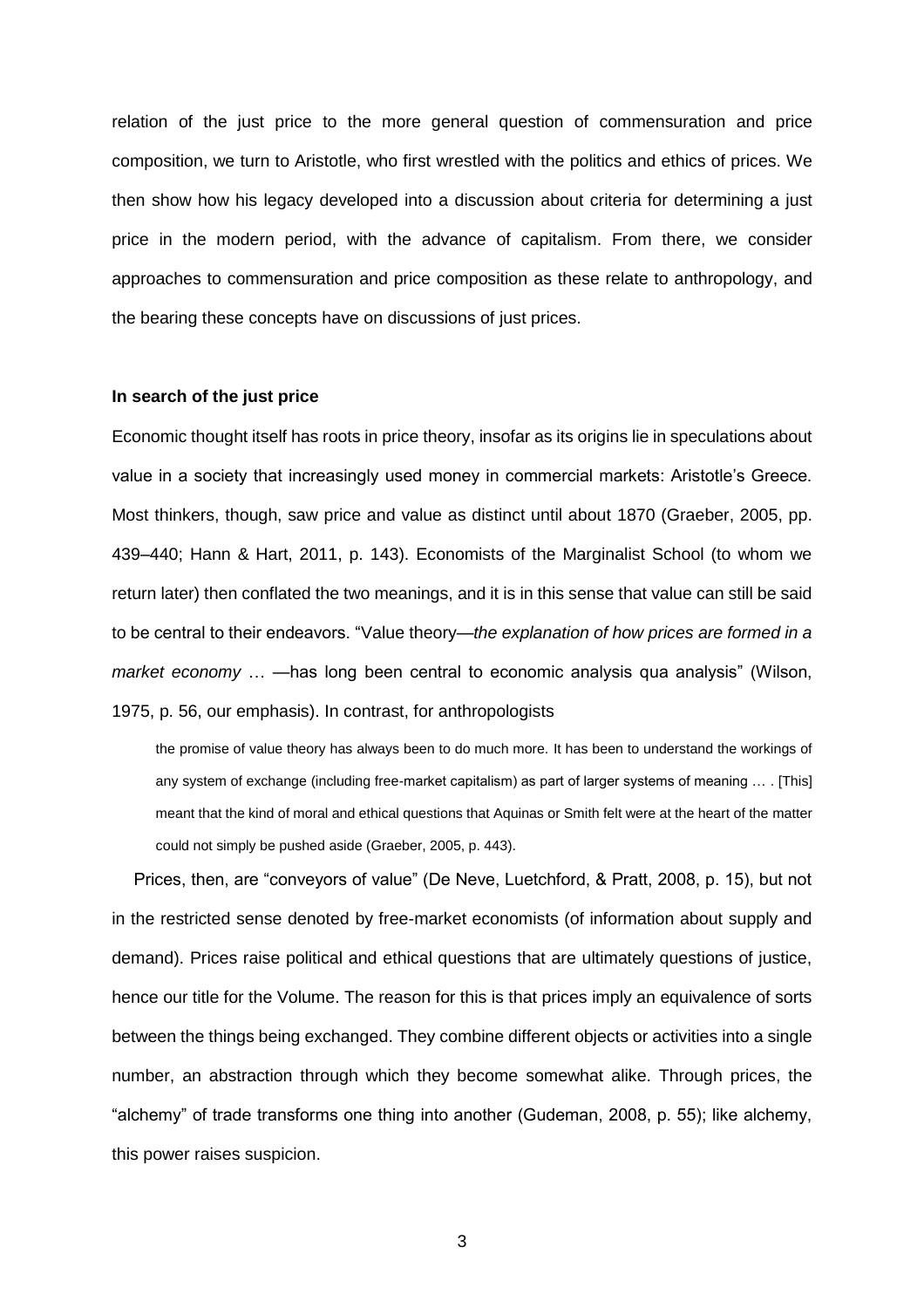Accordingly, to interrogate the just price, we question the basis upon which two qualitatively distinct things can be compared both to each other (any two things) but especially, in the presence of markets, to money (this thing to this price). The problem in question can be posed in terms of "commensuration," whereby the criteria employed to validate or contest comparison establish the grounds for determining a just price (Espeland & Stevens, 1998, p. 315; Grossberg, 2010; Gudeman, 2008, p. 51; Mei, 2009, p. 527; Meikle, 1995, p. 21). In other words, on what basis and under what circumstance might *a* price, or indeed *any* price, be deemed acceptable, appropriate, or just?

There is also a second reason that prices inevitably raise questions of justice. A price does not simply transform one thing (work) into another (money, commodities); it also embodies the social relations that ultimately determine how commensuration is performed and prices are formed (Roitman, 2005, p. 83). But it does so covertly. Prices reflect relations of power and yet, as abstractions, they don't. A price appears to be a singular amount; in fact, this is a fiction, because all prices are composites (Guyer, 2009). From the price of what they sell, corporations need to pay the factors of production (including labor), shareholders, management, and taxes (states). Competing with each other for who can do so more efficiently, they squeeze out value where they see fit, thus changing the composition of the fictitious price of a pint of milk, a smartphone or a t-shirt. The incredibly unequal world we live in means that the way prices are composed is subject to deep injustices and to the political contestations that these generate (Guyer, 2009, pp. 203, 206).

In a sense, the problem of price composition represents an extension of the commensuration one, as the many hidden portions that make up a price effectively multiply the problem of how to suitably match *their* numeric (monetary) value to objects and actions in the real world. Such dilemmas might be solved both positively and negatively. Positively, by referring to some version of natural law and to allegedly objective, universal measures of value like equilibrium between supply and demand or labor value, but also by employing more situated, relative criteria that consider morality, customary practice and vernacular knowledge. They can be solved negatively, by believing that some things are unquantifiable and therefore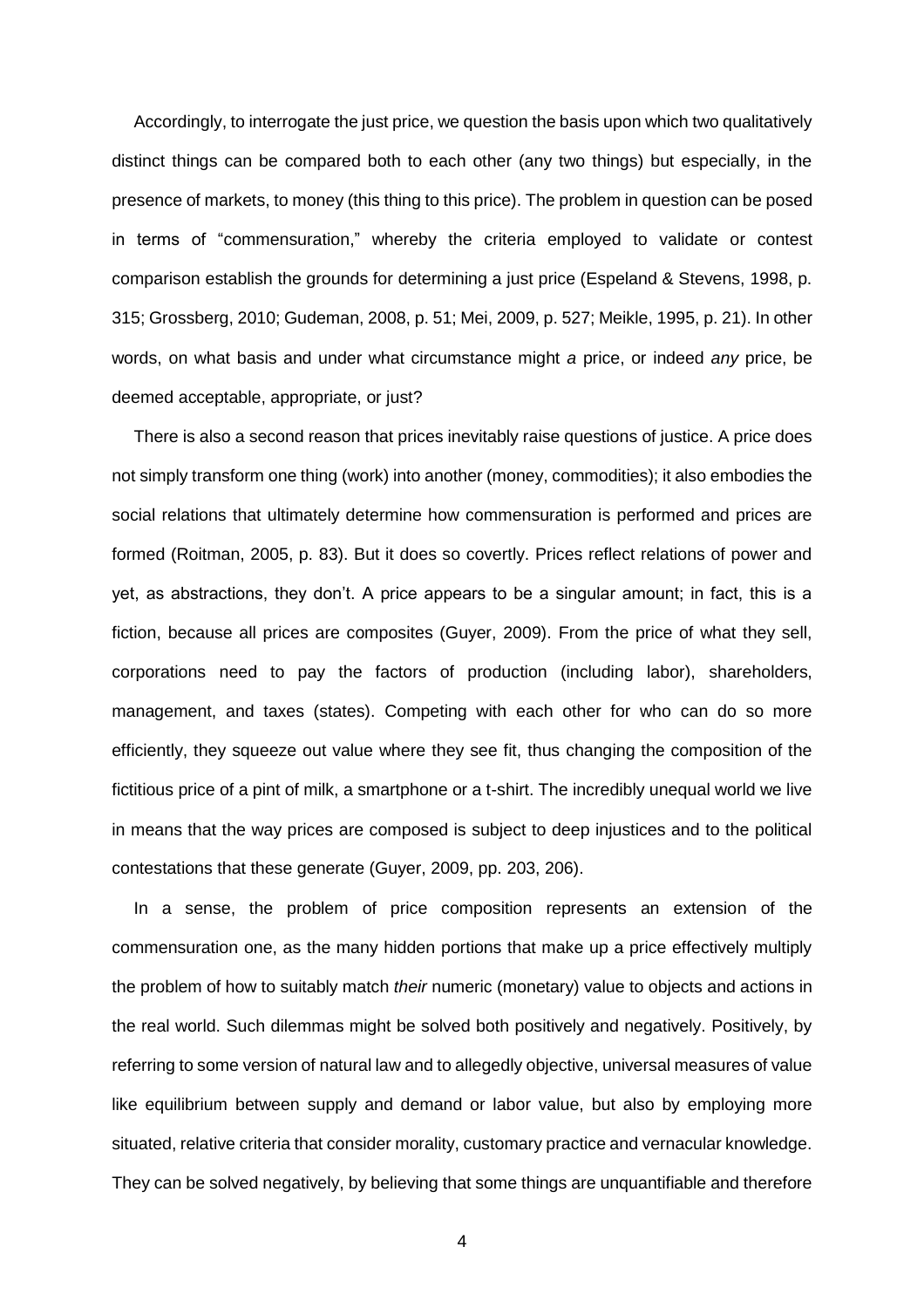untradeable, or by turning the problem on its head and declaring that prices determine commensuration, not the other way around. Crucially, we suggest it is often the clash between the two positive solutions—as when the social valuation of the worth of something departs from its given market price—that leads to disputes over what constitutes a just price and, if these remain unsettled, to the negative solution—the impossibility of determining a just price.

In this Introduction, therefore, we propose answers to the question of commensuration which comprise, but are not limited to, supply and demand, cost of production (especially labor), the social relationships through which prices are refracted, and the possibility that no commensuration is tenable. Our argument is that these different interpretations and resolutions to the commensuration problem co-exist and overlap in real life, and that people negotiate through them using multiple discursive and practical repertoires.

As many people experience, including those documented in the chapters that follow, answers to conceptual questions have real consequences. Policies that promote price formation through supply and demand have generated both enormous wealth and great inequality. A number of strategies are open to people who face these forces. One is to "play the market game" in what is an uneven playing field. The spread of "calculative reason" has repercussions at the level of individual and collective psychology (Gudeman, 2016, p. 116). Many of us feel that to be successful in life we have to compete by calculating the "price" of our actions in terms of different possible outcomes, avoiding choices that could "cost" us dear. Within this sort of game, the just price is often the cheapest price to the consumer, or the highest return on investment to the producer. This leaves many people marginalized, struggling to make ends meet. A way to mitigate such marginalization is to valorize one's own labor, knowledge and skill in socially circumscribed markets (sometimes creating local monopolies) and to capitalize on personal qualities and social attributes. In such circumstances, a price may be considered "just" in as much as it is a "good" market price.

Another strategy is to seek a just price not in open competition, but indirectly, as reparation for the uneven effects of that competitive process. This may take the form of the upheavals documented by Thompson (1991) in eighteenth century England and of their contemporary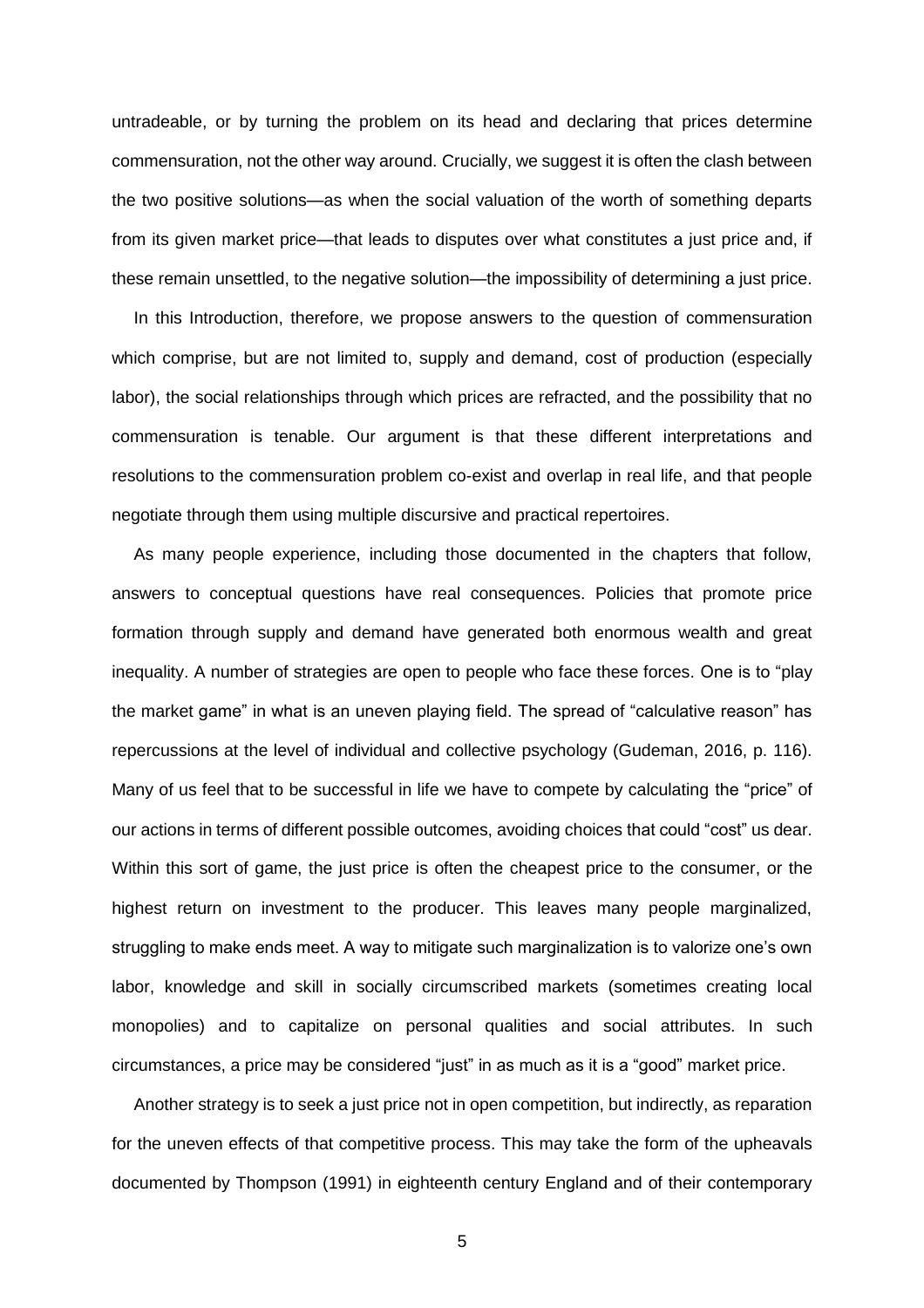equivalents; a way of demanding that governments or the powerful regulate markets and protect people from unaffordable prices, or that welfare payments, corporate compensation, and charity are offered under a social-democratic or liberal government.

A third response is informed by the conviction that exchange value and quantification are logically, and thus morally, flawed. One way to gauge this position is to say that commensuration enforces equivalence between the incommensurate or the incommensurable. This response can lead to suspicion toward commercial activity and the creation of areas of life in which unquantified and unquantifiable use values and creative energies are emphasized. In the next section we look at the origins of the discussion on commensuration in Ancient Greece.

#### **Aristotle and the problem of commensuration**

Although he didn't actually use the term,<sup>2</sup> Aristotle provides the starting point for discussions of the just price. This is because his distinction between use and exchange value, and the moral problematisation of trade that he drew from it, have stimulated debates about the politics and ethics of economy down the ages. In discussing Aristotle we are not arguing for or against any specific theory of value or exchange, nor do we wish to suggest that the Aristotelian legacy can cover all the contemporary approaches to the issue of the just price.<sup>3</sup> Furthermore, as the chapters in this Volume attest, scholarly notions of the just price are not the only voices in the debate; popular ones are always present alongside them. Beginning with Aristotle is then simply a useful way of setting out different views on commensuration and how these lead to different conclusions about how to justify prices.

Aristotle lived in a society largely built on a rural economy geared toward subsistence and household reproduction, which was however witnessing the rapid spread of commercial activities (Hann & Hart, 2011, pp. 19–20; Meikle, 1995; Polanyi, 1957a). This situation compelled him to consider moral issues emerging in this transition. His signature contribution, in our reading, was to distinguish between production for use and production for exchange, and to make ethical judgments about consequent economic activities (Booth, 1993). These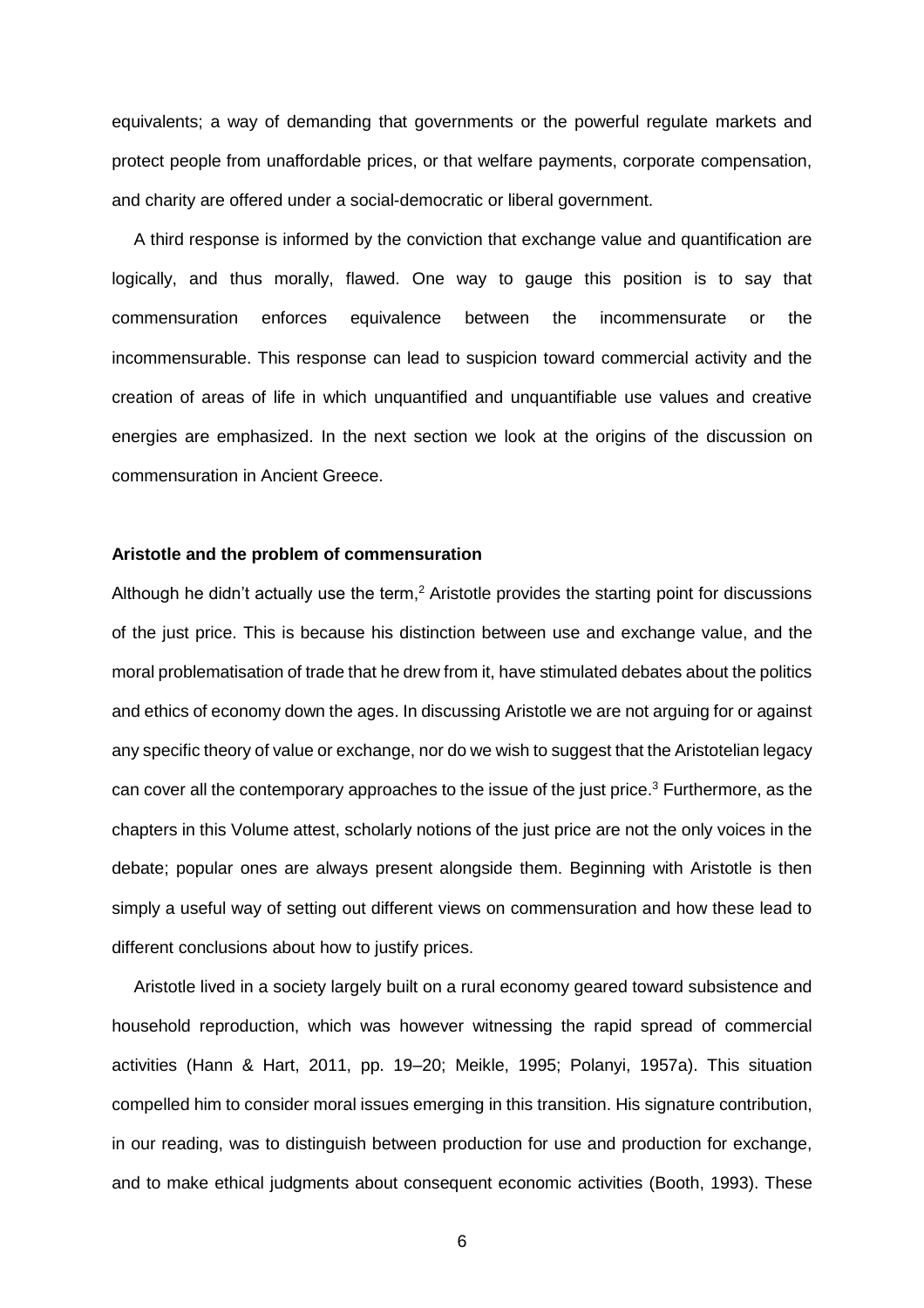included householding (subsistence activities) and trading (selling goods for a profit). The distinction between householding and money-making was, for Polanyi, "probably the most prophetic pointer ever made in the realm of the social sciences" (2001, p. 56). Others credit this distinction with laying the foundations of economic thought (Gregory, 2011, p. 136; Meikle, 1995, p. 8).

In part one of *The Politics*, Aristotle argued that objects are made for specific ends, and proper use should reflect their natures (Mei, 2009, p. 530; Meikle, 1995, p. 36). For example, there are two ways of using a shoe—to wear it or to sell it—but the correct one is to wear it, as the shoe is not made expressly for purposes of exchange (Aristotle, 1992, pp. 81–82). Here Aristotle clearly privileged the dominant social structures of his time. The "natural" and "unnatural" uses of objects are then refracted into economic forms (p. 78). The household carries moral approval, while disdain is attached to trade. Exchanges between households are necessary; when they are direct, such as wine for corn, they adjust natural imbalances and are thus legitimate. More problematic is adjustment through money. This can facilitate exchange between households, still an acceptable endeavor, but can also lead to selling for profit, an unnatural human pursuit for Aristotle (1992, pp. 82–85; see also Baeck, 1994, pp. 77–80).

*The Politics* problematizes the distinction between use and exchange, which as we see below, led Marx to identify a gulf between them. This distinction posed a problem for trade, especially in a society in which excessive money-making threatened the relations of the *polis*. In *The Nicomachean Ethics* Aristotle thus turned his attention to justice, arguing that exchange holds people together but that in order to do so it must be proportionate—just—expressing a ratio that takes into account differences between people and their products (2004, p. 124). He expressed this problem in the famous yet cryptic formula "the number of shoes exchanged for a house must correspond to the ratio of builder to shoemaker" (p. 125). From this statement we get a principle of equivalence based upon proportionality, but what that is remains open to interpretation.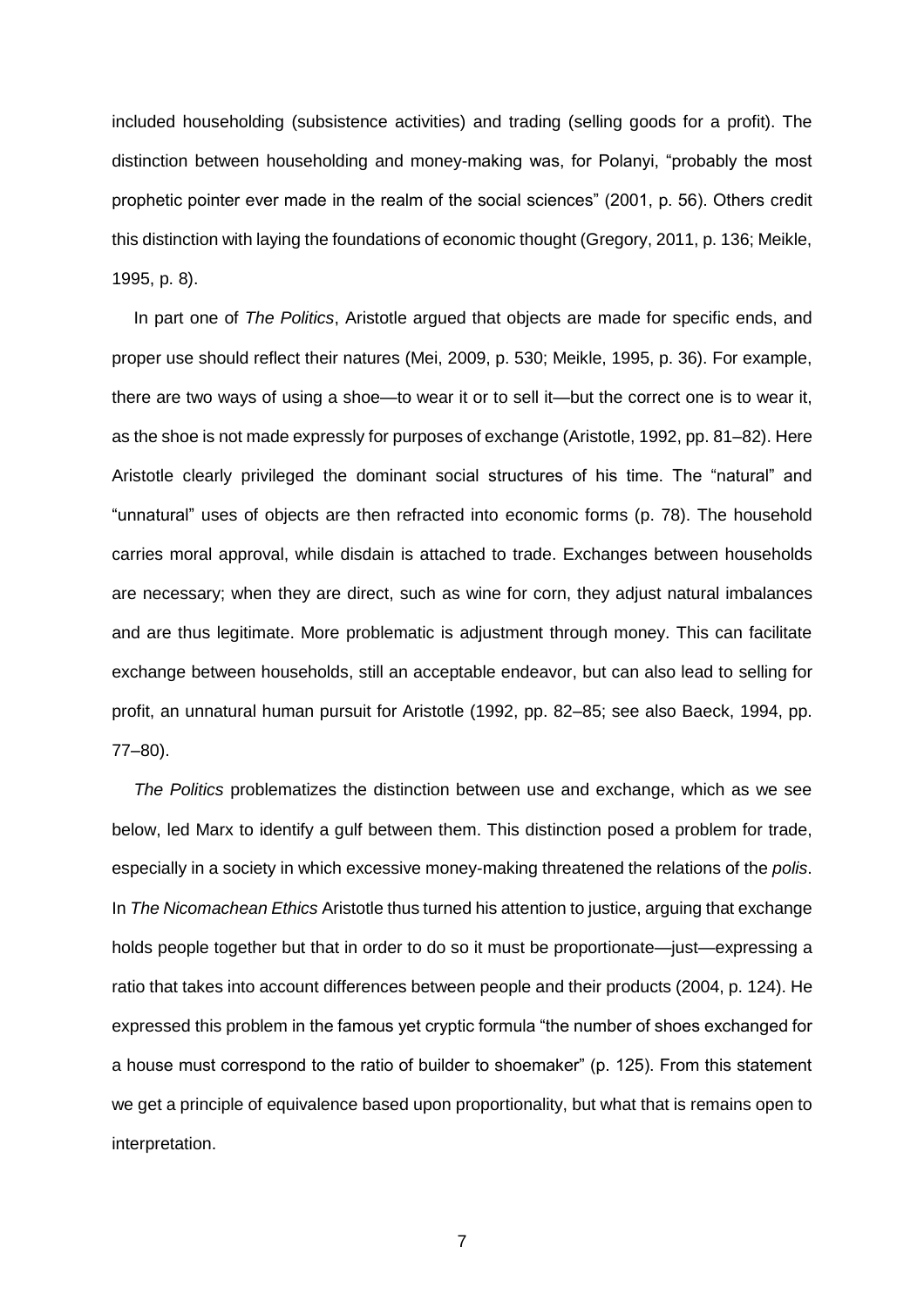A literal expression of proportionality might mean that a fair price is based on exchange of "like for like" by volume or weight—a sack of maize for a sack of beans, for example (Gudeman & Rivera, 1990, p. 144). Aristotle's choice of words, however, points in the opposite direction, that of (the difficulty of) establishing a fair basis for exchanging things that seem completely different from each other (Baeck, 1994, pp. 87–88). While the ancient text will always remain somewhat opaque, it could mean that a just price should reflect the usefulness of an object and the different market prices that ensue from it (having a house is more important than having a shoe), or the different costs of producing goods in terms of labor and materials (it takes more effort to build a house than to make a shoe), or maybe the different social standings of the parties involved (builders are more important than shoemakers).

The latter interpretation seems particularly relevant, considering that Aristotle placed great emphasis on the preservation of traditional social roles. It is thus not unreasonable to assume that he favored an approach in which "social relationships, a scheme of value, and knowledge of the other precede and set the conditions for the exchange" (Gudeman, 2001, p. 62). This view of economy is basically the reverse of the modern one, in which parties are thought to be impersonal; but as we shall see further below, the idea that social relationships should determine the terms of exchange is far from extinct. An alternative approach to the view that a just price can be established by proportion, and so reduced to a formula, is the belief that money cannot, by its nature, be a medium for just exchanges, because qualities cannot be reduced to quantities. Here we have an antinomy between use and exchange value. If this is true, then both commensuration and a just price become logically impossible.

In sum, the problem of the just price, we suggest, is the result of there being no definitive answer to the conundrum posed by Aristotle of how to reduce things with qualitatively different uses, such as houses and shoes, to a common quantitative denominator (money) that allows them to be fairly exchanged. Aristotle's legacy has been developed in different directions over more than two millennia, a timespan during which society and economy changed radically. Discussions about the just price have both influenced and reflected these dramatic changes, bringing new voices to the debate in the process.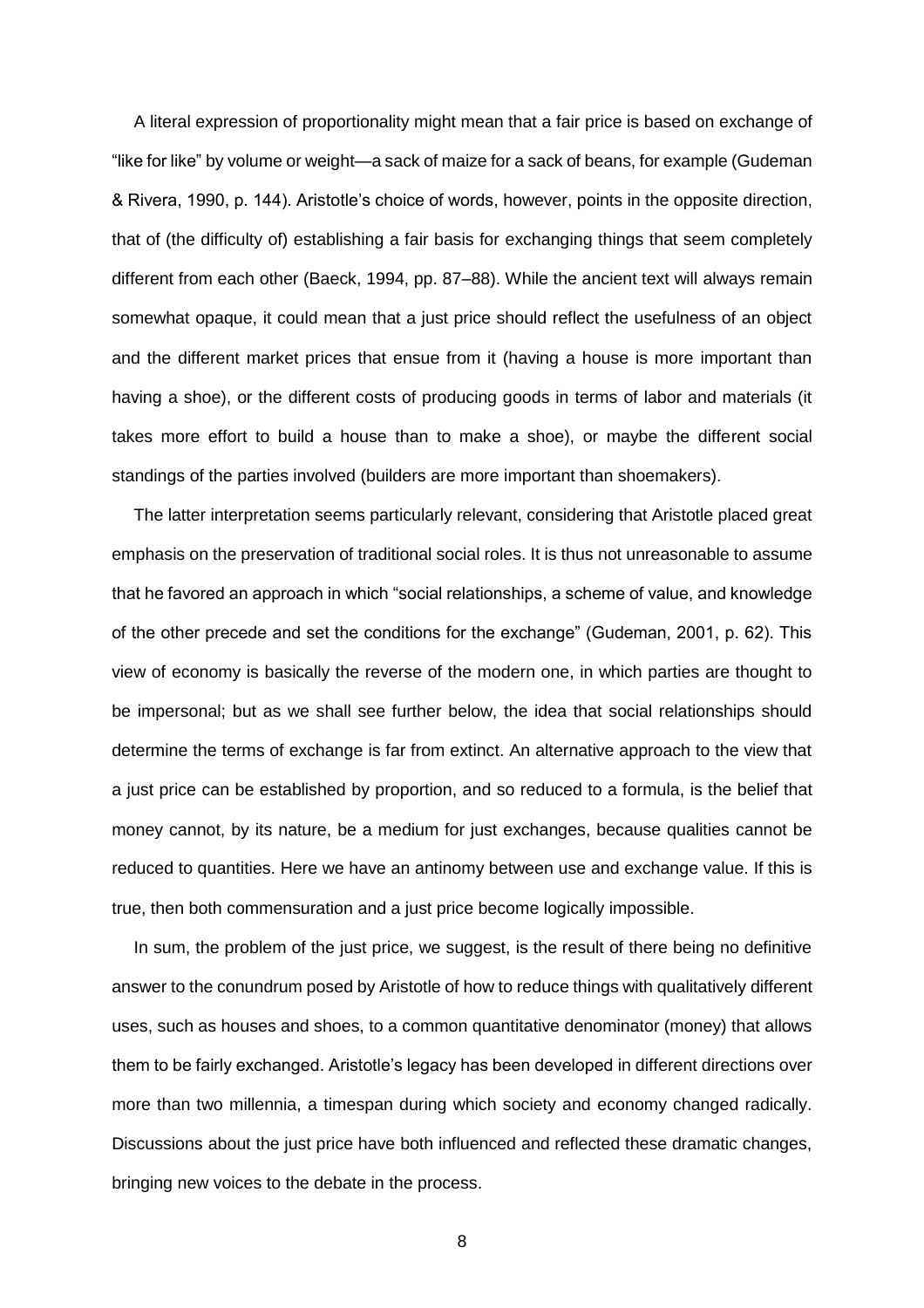In the next four sections we lay out competing resolutions to the problem. Two points should preface this discussion. The first is that we focus on the Christian West, while acknowledging that other religious traditions have made important contributions to the debate.<sup>4</sup> Nevertheless, the two contributions focusing on Turkey (Dinler, and Yalçın-Heckmann, this volume) recognize the power of markets and Western ideas concerning prices even in avowedly Islamic contexts.

The second proviso is that an important distinction needs to be made early on between modernist, positivist understandings of the just price based on universal principles, and readings that situate it within concrete and contested socio-historical relations, as part of actually existing markets. In the English language this distinction is partly reflected in the debate's terminology through the difference in meaning between the noun "commensuration," as an equivalence obtained via an objective metric, and the adjective "commensurate," as an indication that something is suitable to one's needs. To say that there is commensuration between two amounts of food is not the same as saying that one amount is commensurate with my needs. The distinction between universal and situated approaches is useful for organizing the discussion, though in practice the positivist pretensions of modernist framings unsettle, and are unsettled by, people's actual market practices and ethical engagements.

Two universal measures of value arose to explain prices in the Modern Age, consumer utility and cost of production; we address these in turn in the following two sections.

#### **The just price as market value**

In the eighteenth century, Adam Smith (1776/1976) argued for the positive social role of markets. Together with other important thinkers such as Locke and Hume, Smith believed that the development of a commercial society would advance civilization—a far cry from Aristotle's position (Hirschman, 1977/2013). These thinkers thought that society was becoming more impersonal and people more self-interested, and that this was not necessarily a bad thing.<sup>5</sup> Smith famously said that we should not expect our food from the benevolence of the butcher or the baker, but from their regard to their own interest. All men have a natural propensity to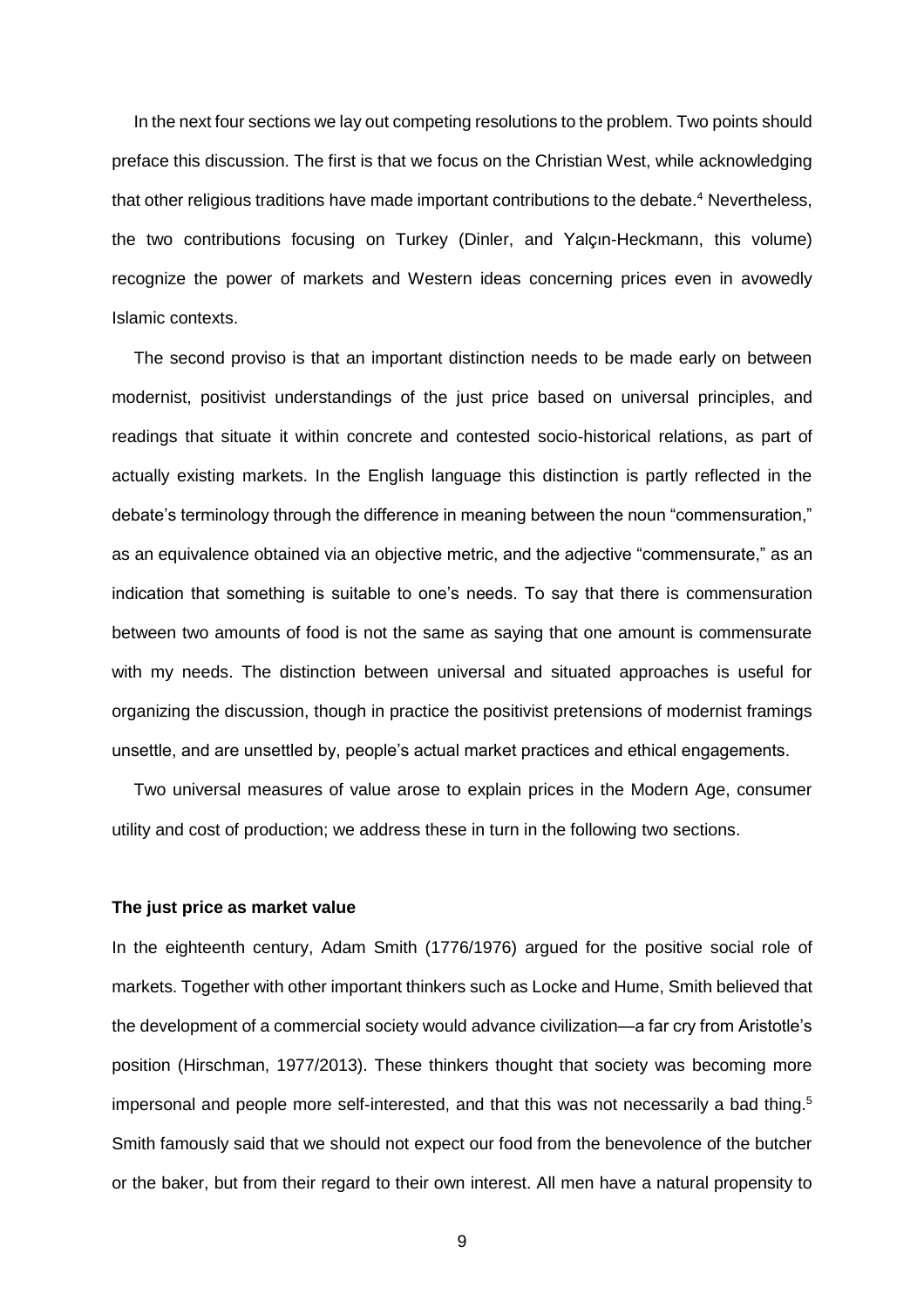truck, barter and exchange. As we shall see below, most anthropologists working on exchange are engaged in a critical dialogue with these voices from classical political economy. Smith argued that prices depended from the sum of wages, profits and rents on which an economy settles in the long run under free-market conditions. This he called the "natural price," to distinguish it from short-term fluctuations. While he strongly approved of trade and markets, Smith did so in the belief that people would ultimately be justly rewarded for their efforts. The famous "invisible hand" that would produce this optimal result was, after all, explicitly the hand of Divine Providence, something that economists today regularly fail to acknowledge (Graeber, 2005, p. 442; Hann & Hart, 2011, p. 26). Smith's normative argument thus resembles a notion of the just price (Johnson, 1938, p. 172).

Almost a century later, in the 1870s, William Stanley Jevons, Léon Walras and Carl Menger revolutionized Smith's argument, developing the theory of Marginalism. Their approach became known as "neo-classical" because it still celebrated markets as the source of all economic wealth (as Smith had), but it abandoned the classical view of value as an almost cosmological property. According to Marginalism, consumer utility is the only true measure of value. This is determined entirely by the satisfaction that comes with consuming, especially by comparing the marginal utility of one good to that of another. Total utility is the absolute usefulness of an object. For the Marginalists, however, consumers do not value this absolute usefulness; they value differences in the relative (marginal) utility they can gain from different goods in relation to their prices (Barrera, 1997, pp. 87–88; Gregory, 1997, 18–19). In this account, people consume products to the point where the satisfaction per dollar spent on one good is equal to the satisfaction per dollar spent on another good, so that each additional unit of a product yields only decreasing increments (margins) in satisfaction. People thus need to compare and contrast—commensurate—different goods. "Individuals order their preferences [and] the ordering must be transitive. ... In addition to being transitive, preferences are rational when … all the options can be compared" (Gudeman, 2008, p. 53). Given these premises, the market price of any good is the lowest amount a potential consumer is prepared to pay for it.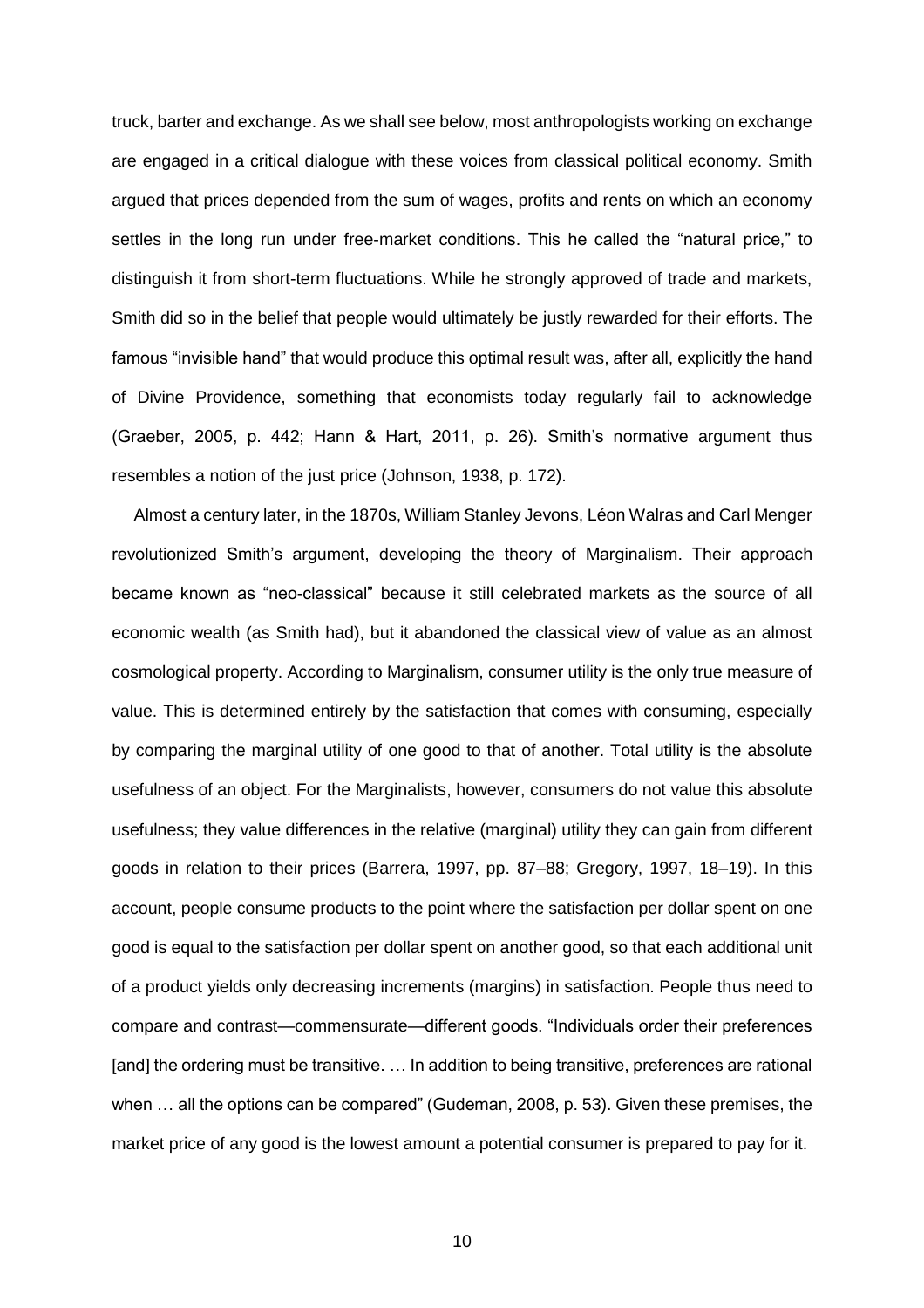In contrast to Marx, who saw value as a social average (see below), the Marginalists saw it as an increment at the margin of an actor's total assets and focused on "the subjective calculations of individuals seeking to maximize their own utility" (Hann & Hart, 2011, p. 37). The political and social aspects of economic activity were thus set aside, with far-reaching consequences. Utility, as expressed in consumer preference, replaced the notion of use value; price, as determined by supply and demand, replaced exchange value. Effectively, this made Aristotle's distinction between the two meanings of value redundant; consumer preference is expressed in market demand, which determines the prices at which things exchange (Gudeman, 2001, p. 16 and 2016, p. 111). The Marginalist School, then, "simply tossed the problem [of value] aside by redefining economics as the study of price formation" (Graeber, 2005, pp. 443).

Since the end of the nineteenth century, the market model based on individual rational choice has "solidified its hold in Western culture" (Carrier, 1997, p. 1); as a result, anthropology has paid increasing attention to cultures of capitalism and "proto-capitalisms." At least two premises inform this literature. One is that economic rationality is geared toward making gains in multiple, shifting, and sometimes overlapping or competing scales of value. This holds in domestic contexts involving uses of money (Zelizer, 1994) as it does in transactions in wider contexts (Guyer, 2004). Underlying these interpretations, and largely unspoken, is the assumption that people naturally desire to accumulate through the medium of money (Graeber, 2001, pp. 30–33). A second premise is that, because exchange presupposes commensuration (Guyer, 2004, p. 20), a just price must simply be that which people pay, so that money moves from being a unit of account to a scale of value. The value of an object is denoted by its price, which is thereby fetishized (Gudeman, 2008, p. 48). Consequently, exchanges create a bridge between the two kinds of "value" and the word itself comes to be used in a very general way, obscuring the distinction between use and exchange (Miller, 2006). The combined effect is increasing levels of abstraction as people relate to others through the exchange value of commodities understood as consumer utility (Marx, 1867/1990; Miller, 1998).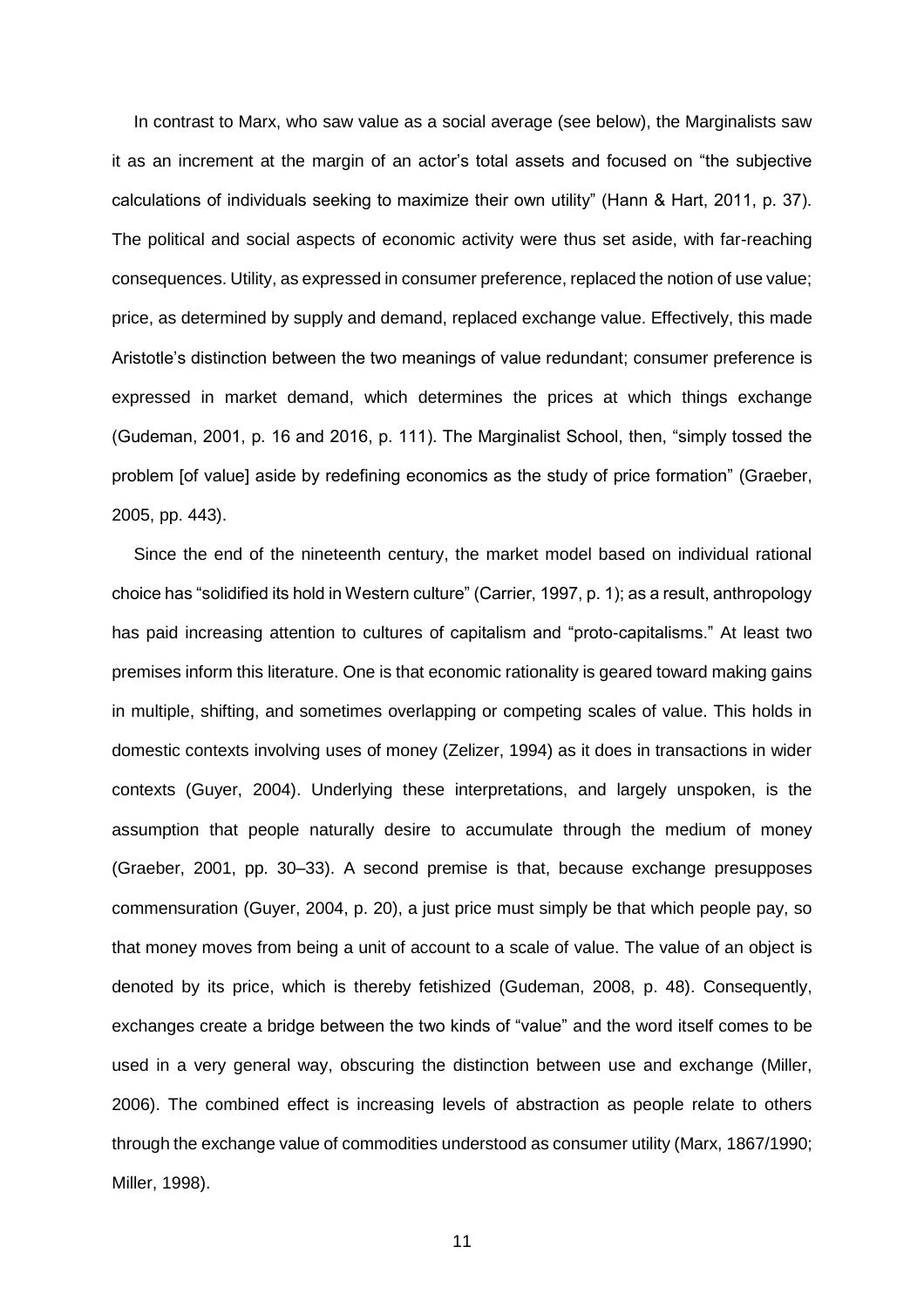All of the contributors in this Volume are concerned at some level with market prices established under the aegis of supply-and-demand, and the opportunities and constraints afforded by economic ideologies and practices of the rational choice model. For example, Dinler shows how scrap metal traders prefer current market prices and rail against government regulation and control, while Yalçın-Heckmann shows how local rose growers and traders are largely mystified by, yet critical of, "veiled" abstract markets. For Luetchford, and for Pratt, by contrast, there are opportunities to generate local or regional monopolies by attaching specific qualities to products that consumers demand. In this process, producers and workers can command premiums that may be considered just, in as much as they allow meaningful livelihoods to be made. At the same time, many of the people in the empirical case studies struggle to make ends meet. Ripoll's Nicaraguan *campesinos*, for example, expect government to intervene to control market prices that both squeeze out grain producers and make prices for those same commodities unaffordable to consumers. As Gudeman and Rivera note, "the folk continue to articulate the hope for fair exchanges" (1990, p. 145). This leads to the critique of marginal utility as the basis for commensuration.

#### **The just price as labor value**

While consumer demand has become the dominant yardstick of value to explain prices, other thinkers have sought alternative measures in the cost of production. This notion, and its attendant focus on human labor, $6$  emerged in the Middle Ages with the Scholastics and was later picked up by Smith.<sup>7</sup> Karl Marx, however, put it center stage, developing the other great theory of value that dominated Modernity.

Marx built his argument by drawing on Aristotle's distinction between the domestic and the money economy. For him, the "natural" (peasant-like) economy was one in which a few goods are exchanged for money only to be turned back into goods for household consumption. In the capitalist economy, instead, money (capital) is turned into commodities through industrial production simply to be turned back into more money through trade and retail. Marx also expanded on the medieval tradition of "labor and expenses" (Baeck, 1994, p. 145–146;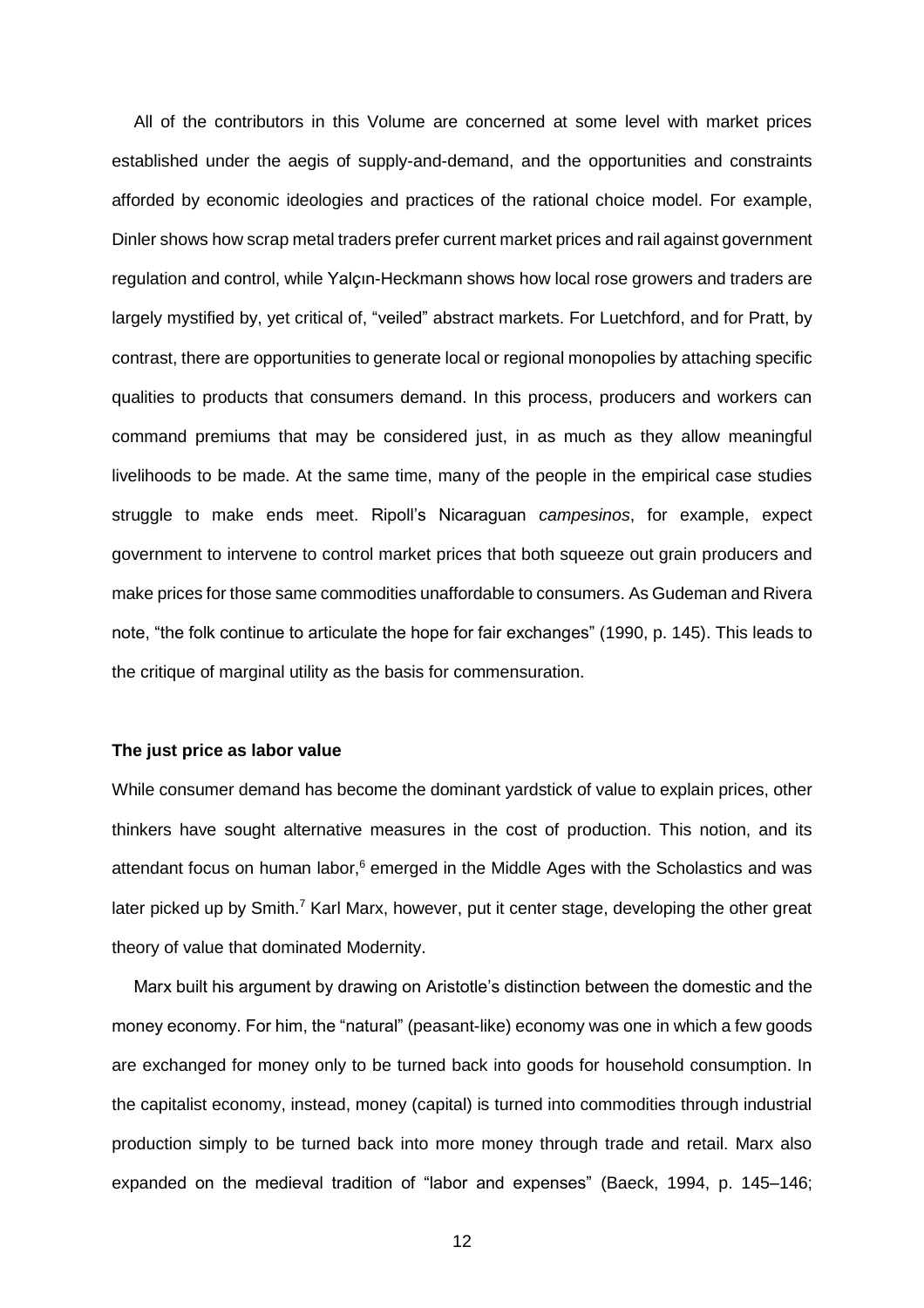Baldwin, 1959, pp. 63–67) by turning them into a universal measure, leading some to claim that "the descendant of the doctrines of Aquinas is the labor theory of value. The last of the Schoolmen was Karl Marx" (Tawney, 1938, p. 48).

Although he drew on the British political economy of Smith, Locke and Ricardo, Marx criticized markets as the route to generate just prices. Compared to Smith, who referred to price somewhat interchangeably as "value" or "exchange value," Marx (1867/1990) used price in reference to economic transactions and reserved the term value for the socially assigned importance attached to goods and services (Robotham, 2005, p. 49). For him, this value was indexed to human labor, a claim that reveals the importance of anchoring value, as an objective property, to something more stable and substantial than the superficial vagaries of the market. In contrast to Smith, who rejected the notion of embodied labor, Marx thought that the measure of a commodity's value lay in the socially necessary labor-time required to produce it. In as much as each good or service embodies a proportion of the total sum of time required for its production, one may calculate the value of an individual house or pair of shoes from the sum of time it took all bricklayers to build houses and all shoemakers to make footwear in any particular society. From a Marxian perspective, a just price of something reflects its value based upon "the amount of labor invested in a given object as a specific *proportion* of the total amount of labor in the system as a whole" (Graeber, 2001, p. 55, original emphasis).

For Marx, then, "when two commodities are traded, socially formed labor is actually being exchanged" (Gudeman, 2008, p. 53). This labor value is transformed into exchange value, and hence into price. Sometimes market prices reflect this value and commodity trade appears to be just; other times they don't. The difficulty raised by transforming labor values into market prices in Marxian analysis has long been debated (e.g. Horverak, 1988). Discrepancies have been attributed to many factors, such as monopolies, exploitation, variation in the composition of capital and the ratio of labor to equipment. Leaving these issues aside, we suggest this difficulty is also due to the fact that the labor theory of value, like the marginal utility one, falls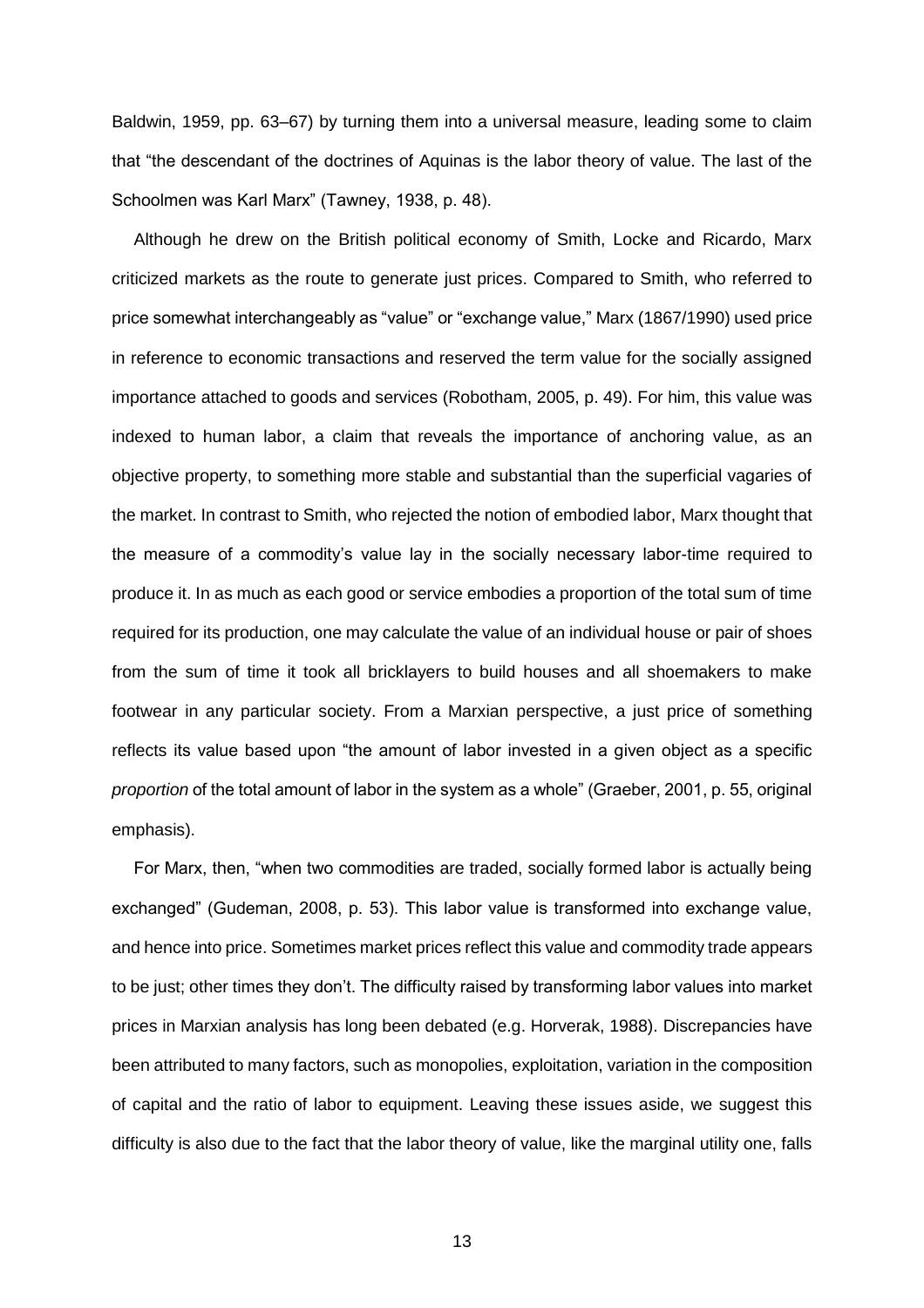prey to the problem of attempting a total explanation that cannot be supported by actuallyexisting conditions.

A less stringent but perhaps more useful interpretation of the Marxian argument is that it "provides a critical perspective on what ought to be rather than what is. The metric of … labor value provides a moral analysis, against which actual markets can be measured" (Gudeman, 2008, p. 72). This broader meaning makes sense because Marx's theory of value was not meant to be a theory of prices as fluctuations in supply and demand (Graeber, 2001, p. 55). Several chapters in the Volume highlight this legacy from Marx, which was to rebut a system in which labor, as mental and physical capacities, is reduced to abstract quantities to be bought and sold (De Neve et al., 2008, p. 14). By focusing on the extraction of surplus value, whereby the capitalist pays less in wages than the value of the goods workers produce, Marx opens up questions of exploitation in the form of unjust prices and wages under capitalism. Small operators, petty-capitalists, worker-consumers, the unemployed and semi-employed cannot sustain themselves economically; they are marginalized or driven out by pay structures and market environments in which they cannot compete. In the Volume, Luetchford, Pratt and Prentice are concerned with how these exploitative processes affect workers, while Orlando shows how fair trade consumers in Sicily draw on Marxian arguments.

Marx was also the first thinker to implicitly recognize the analytical significance of price composites, arguing that commodities (and by extension, their prices) are fetishes: objects on which people fixate but that conceal the exploitative relations that make their production possible. We already saw that Marginalism sees prices as the objective measure of a good's value. Although businesses need to cover different costs through the prices they charge (labor, land, capital and tax), from an economist's perspective it makes little sense to analyze how different components of a price reflect (or not) its value, because this is determined by the interaction of supply and demand. A market price is a singular, unitary amount. Recent anthropological theories of price have instead been concerned with the *composition* of prices, in an effort to reveal its socio-cultural aspects (Ballestero, 2015; Besky, 2016, p. 10; Guyer, 2009, p. 204).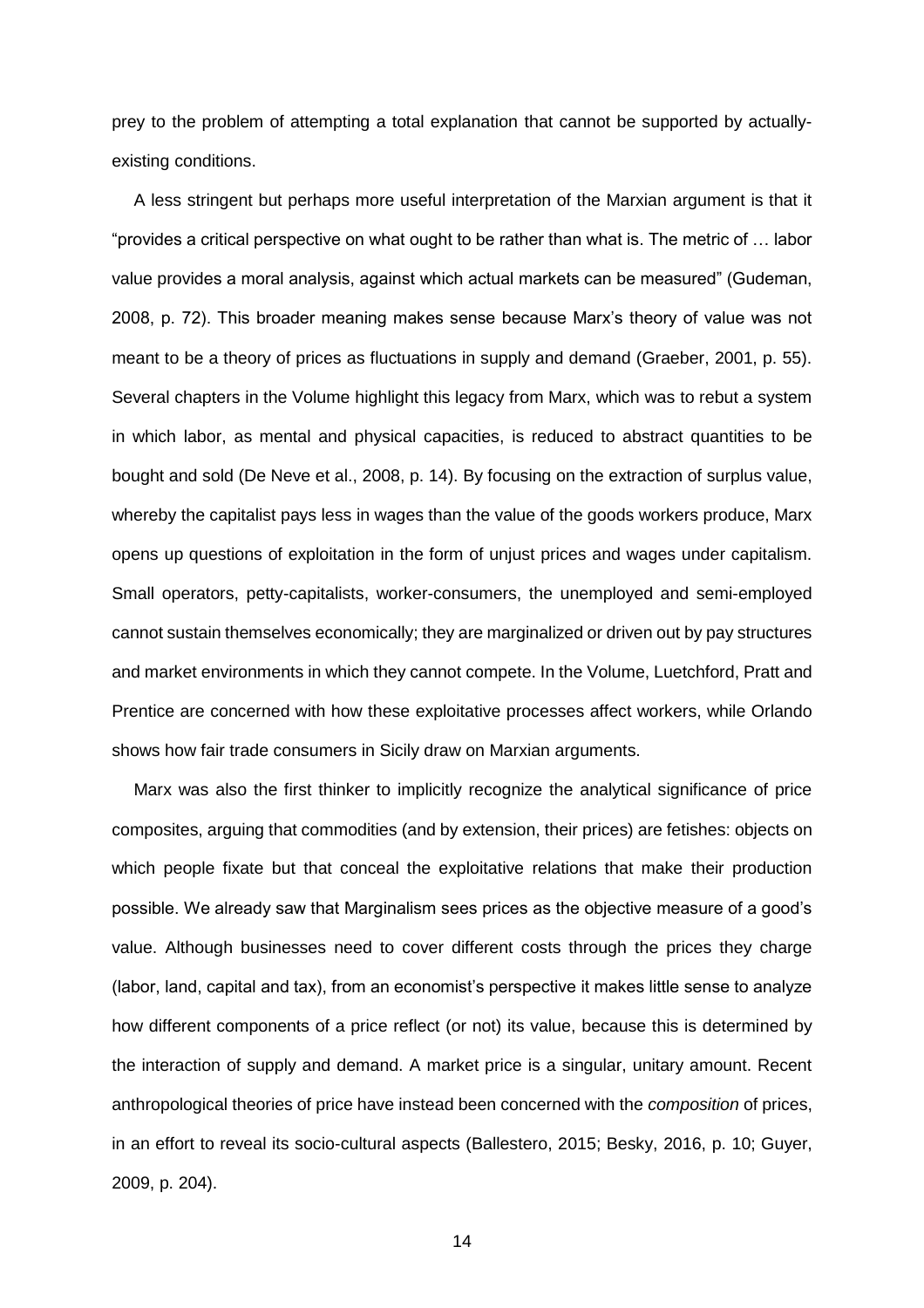Karl Polanyi expanded on Marx, noting how two elements of classical economic theory labor and land—cannot be considered commodities, as their production does not originate in market relationships. For this reason, he labeled them "fictitious" (1944/2001, p. 71–80). Polanyi's use of this adjective can also be made for prices, because all commodities incorporate costs that ultimately stem from the need to pay returns on labor and land. Marx and Polanyi thus help us understand the intricacies of the just price by drawing attention to the effacement of the politics and conflicts that lie behind both the formation of prices and their cultural justification, including historically-determined notions of the "just price." As Jane Guyer writes: "[t]he concealment of composition [is] one of the main functions of price ideologies, since it dampens reasonable doubt about worth and circumvents the moral and political commentary that might ensue from close analysis" (2009, p. 204).

#### **The just price as social value**

Neoclassical economists see no problem with applying economics to the whole spectrum of reality as they rely heavily on mathematical models, a-priori beliefs about human nature, formal thinking and imaginary examples. Economic anthropology questions this abstraction by letting social reality enter systematically into theory-building and by adopting the spatial and temporal variability of that reality—difference—as its epistemological foundation.<sup>8</sup> The discipline therefore embodies a shift from a formal, philosophical approach to an empirical, substantive one:

A 'formalist' approach emphasizes the regular operation of ideas, in this case the universal claims of neoclassical economics; while a 'substantivist' approach gives priority to the empirical content of material circumstances and disputes that this diversity can be adequately grasped through just one set of concepts. (Hann & Hart, 2011, p. 57)

This shift applies also to speculations about the just price, in which anthropology replaces the thought experiments that past thinkers based their arguments on (e.g. shoes and houses) with the lived experience of actual people. Marx also implicitly recognized the need for this shift in book one of *Capital* when he interrupts the universalizing discussion of surplus value in favor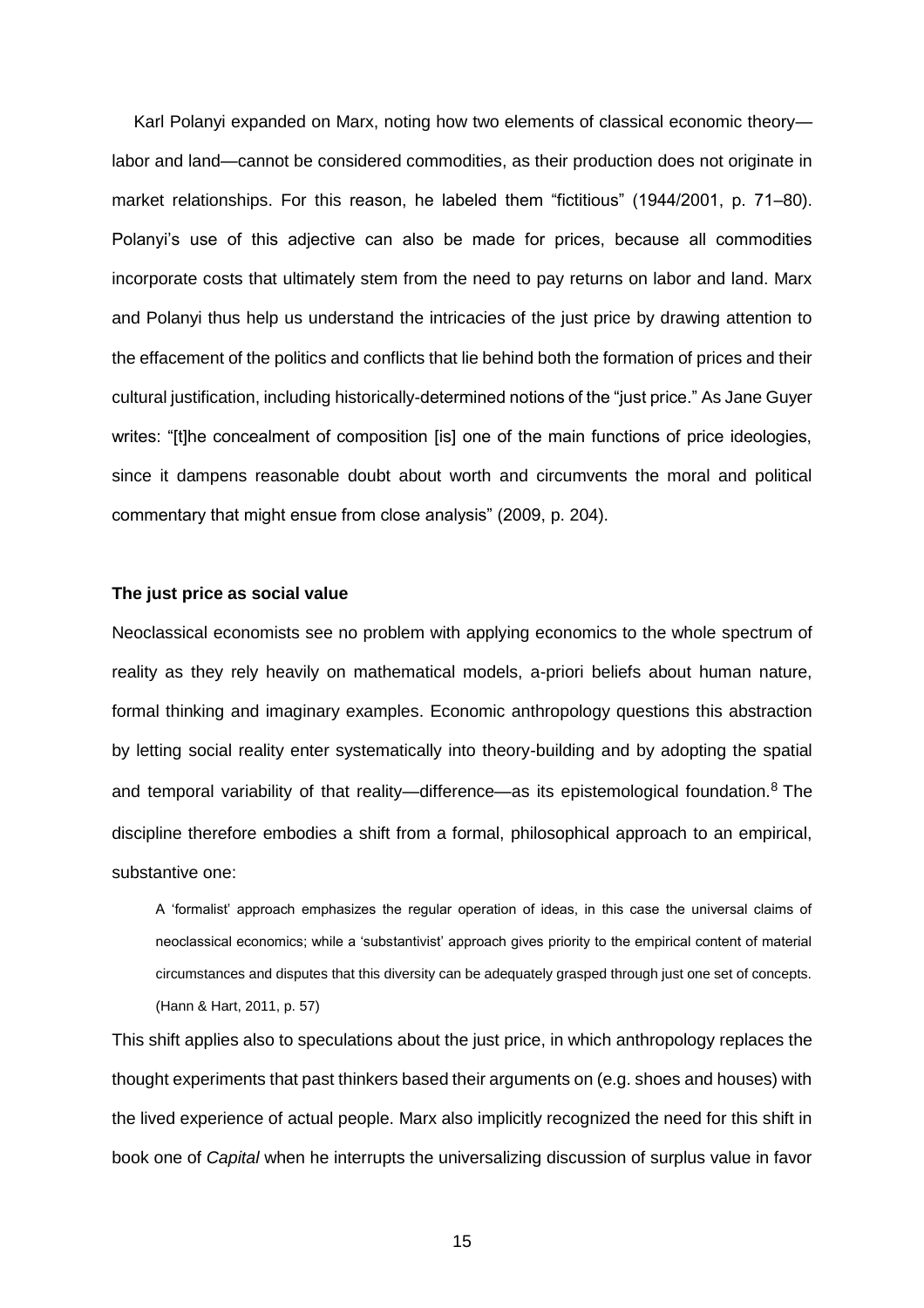of the historical analysis of primitive accumulation. It is for this reason that Guyer writes of his work and that of Polanyi that "theirs were studies of practice, not only of principle" (2009, p. 218). Listening to the "native's point of view" about prices thus reveals an important contradiction in one of Marginalism's central tenets: competitive markets are not universal, natural entities that can be neatly separated from the rest of society.

A system of integrated, self-regulating markets (capitalism) has existed in some form since the nineteenth century, having originally developed in England. Marx was among the first to point to its historically and politically determined origins, showing that price-making markets are neither universal nor disembedded from society. In his discussion of primitive accumulation he focused in particular on the creation of a market for labor, calling the constant expansion of those who were forced to sell their energies to the capitalists "the multiplication of the proletariat." This process of "conquest, enslavement, robbery, [and] murder" (Marx, 1867/1990, p. 874) took place through price speculations and the enclosure of the commons, which reduced vast numbers of the population to extreme poverty, forcing them to become wage laborers, and thus creating the preconditions for the emergence of capitalism (Perelman, 2000).

Polanyi (1944/2001) expanded Marx's historical account considerably, exploring the political process that led to the creation of self-regulating markets not just for labor, but also for land and money (Halperin, 1984). By the time of Smith, he argued, regional and national markets of this kind had begun developing, signaling the rise of a commercial society in which the price of labor and land was no longer fixed by central authority, as had been the case during feudalism: "The rent due to the landlord as well as the wages of the agricultural laborer began to show a dependence on [grain] prices" (Polanyi, 1944/2001, p. 120). Smith as spokesperson for this new kind of society, argued for people's natural propensity to barter. Reflecting on the long age of mercantile trade that preceded capitalism, Polanyi questioned this account:

The orthodox teaching started from the individual's propensity to barter; deduced from it the necessity of local markets … and inferred, finally, the necessity of trade … . The true starting point is long-distance trade,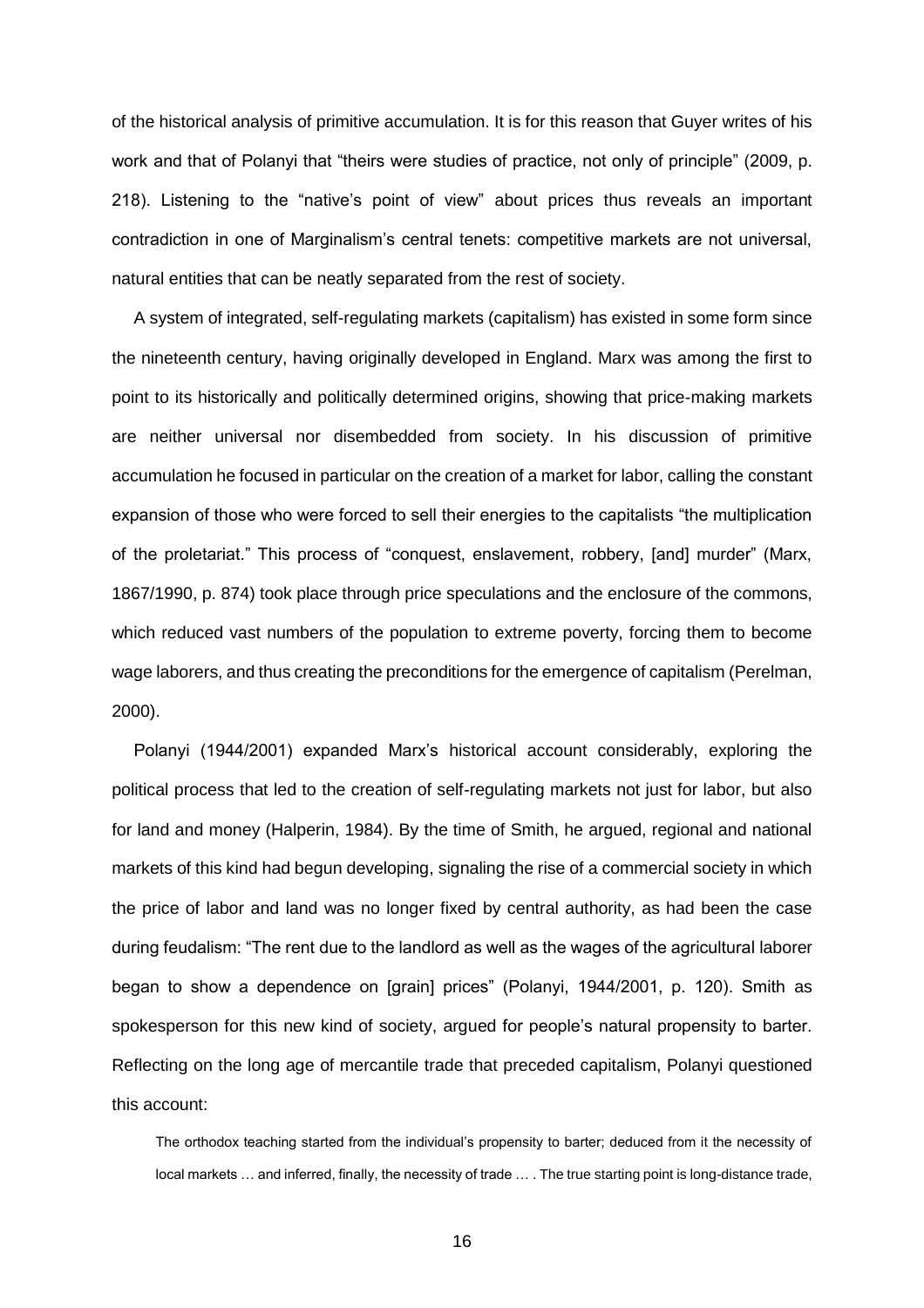a result of … the 'division of labour' given by location. Long-distance trade often engenders markets, an institution which involves acts of … buying and selling. (1944/2001, p. 58)

As the foundation of the self-regulating market, then, supply-and-demand prices have a definite historical origin. As an ideal entity of no fixed address, "the" Market is a product of political and cultural revolutions.

The contributors to this Volume all acknowledge the existence of the Market in various degrees of approximation, but they also talk about prices as the product of actually-existing markets. We use this expression to point, first, to the role that physical marketplaces still play in the lives of many people around the world. More generally, though, we use the expression to signal the distinction between the Market as a theoretical and ideological construct, and markets as phenomena that people encounter in their daily lives through myriad material and symbolic engagements. Similarly, we suggest a distinction between market prices—those (partially) determined by supply and demand and discursively constructed according to the tenets of Marginalism—and actually-existing prices determined by complex social, cultural and political processes. In the Volume, Valenciano-Mañé provides a vivid example of the latter; in Equatorial Guinea, exchange relations in markets are embedded in social configurations of mutuality, but also power and patronage. An anthropological approach to the politics and ethics of prices thus needs to "transcend the pseudo-universalism of bourgeois economic categories by demonstrating through ethnography that they constitute just another local model" (Hann & Hart, 2011, p. 98).

Our use of the notion of actually-existing markets draws directly on the Polanyian tradition. As Polanyi famously argued: "The human economy … is embedded and enmeshed in institutions, economic and non-economic" (1957b, p. 250). Rather than a separated, selfregulating domain of society, then, markets are empirically part of "substantive" economies, that is, they are one part of all the concrete ways in which human societies organize themselves to provide for their material wants. Adopting this approach has two important consequences. First, the materials analyzed in this Volume can be considered local stories and local conversations about prices, about what determines them and what they determine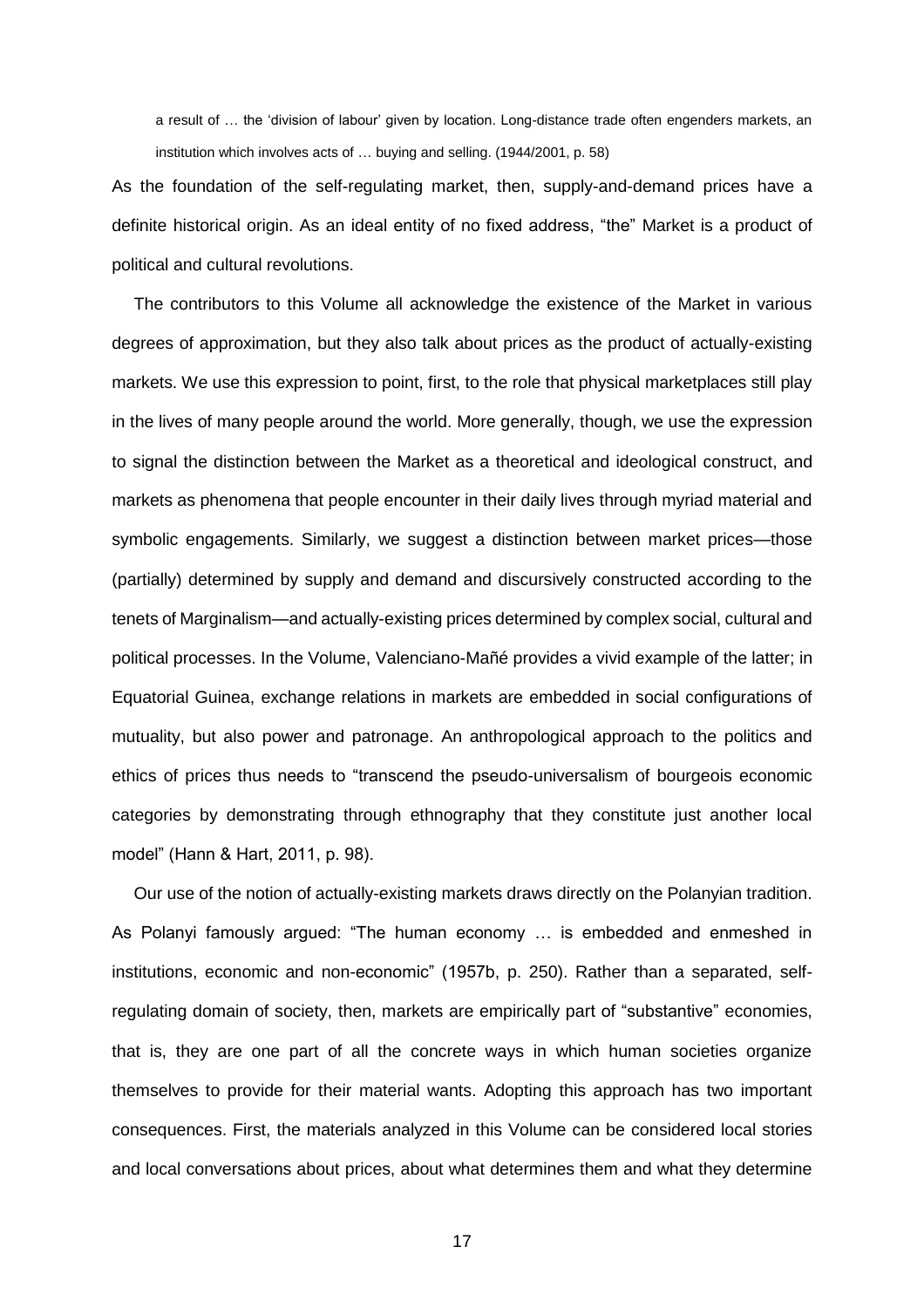in people's lives. Rather than being philosophical or scientific theories of the just price, these conversations are "folk" theories, made up of local models and symbolic orders (Gudeman, 1986; Sahlins, 1976). Taken together, this evidence forms part of a "collective commentary" on the realms of economy and society, and on the "ideas, values, processes and institutions" that make up the two realms (Carrier, 2012, p. 3). The second consequence stems from the first and signals an approach to commensuration that is not based on abstract models or formulae, but rather on the particular socio-cultural contexts of a given time and place. We refer to this as socially-mediated commensuration.

Socially-mediated commensuration often involves forms of regulation of the "unfettered" Market, usually aimed at meeting or defending the needs of specific groups in society. Markets have existed for millennia, but their scope was historically limited both in terms of the goods that were sold in them and the practices that were allowed. From the point of view of economics, actors in the market are anonymous and, in principle, simultaneously buyers and sellers. In the past, though, and in many developing countries still today, people have come to the marketplace with definite social and personal identities, some primarily to sell their products, others primarily to buy (e.g. Alexander & Alexander, 1991; see Valenciano-Mañé, this volume). Farmers from one area may bring to market a fixed amount of produce and sell it no matter what the price; buyers from one particular village might make their purchases under similar constraints. In these markets,

most participants are members of house economies. Buyers are consumers for the home. Sellers usually aim to sustain themselves and sometimes to make a profit. They are house-businesses. The takins [sic] are not profits or wages but a return to support the house. (Gudeman, 2016, p. 18)

Customary practice or official regulation may determine prices in these markets, which therefore do not depend exclusively on supply and demand. This is not to suggest that price variations do not occur in them on a daily basis; they do (Guyer, 2004, p. 84). Most markets in the course of history have fallen in an intermediate, "hybrid," category between price-less systems, like the Kula Ring of the Trobriand Islands, and the Self-Regulating Market of neoclassical economists. In these markets, prices are often regulated by authorities.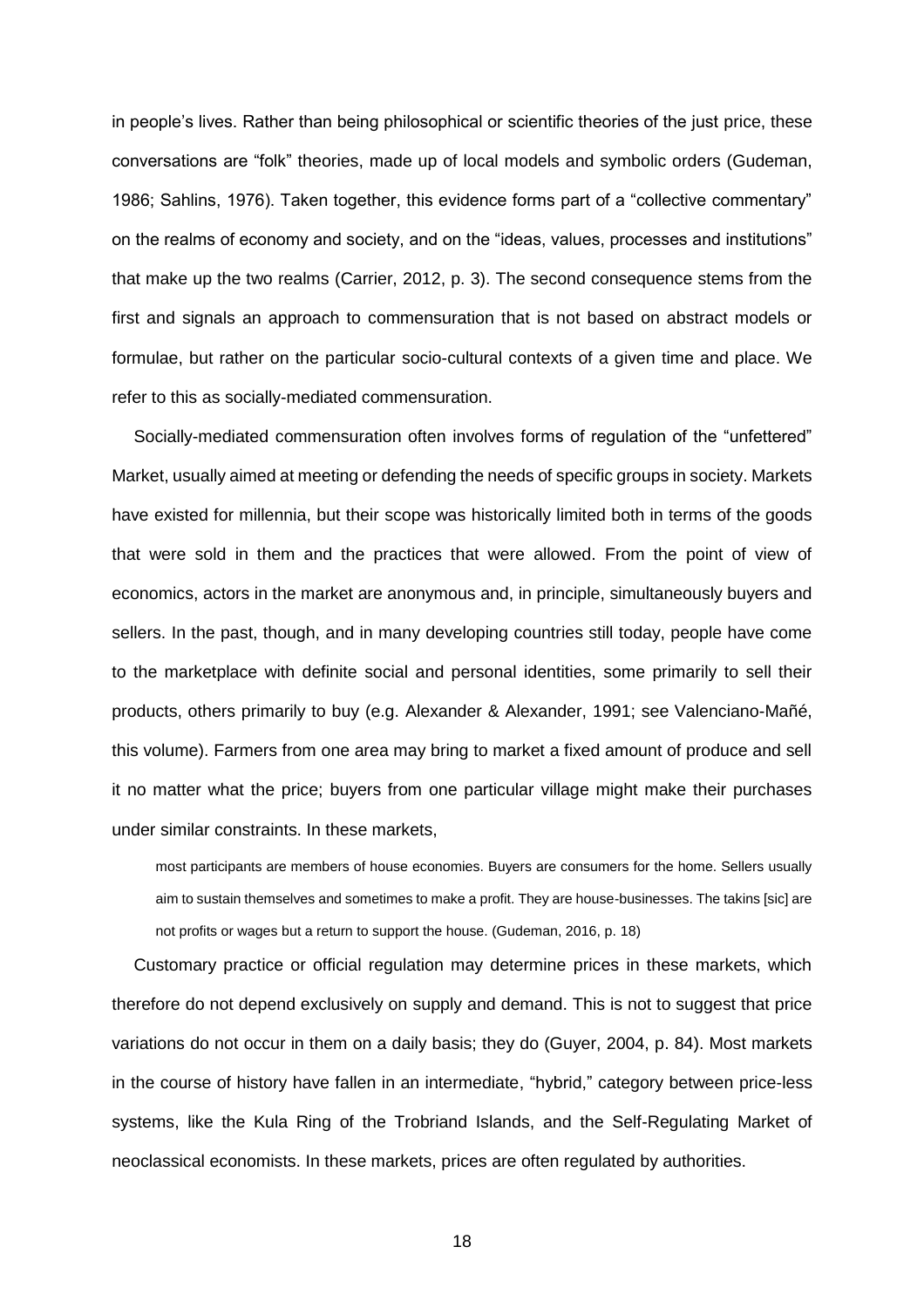Actually-existing markets, then, are markets in which considerations other than demand, price and cost affect what is produced and to whom it goes. In these markets, "participants may act partly on 'rational economic grounds' … but they also reach decisions on the basis of other, different … considerations" (Neale, 1957, pp. 371, 369). Anthropologists have documented a variety of these phenomena and all our contributors are concerned, at some level, with forms of price regulation, whether by government (Dinler, Ripoll, Yalçın-Heckmann), by powerful individuals (Valenciano-Mañé), by civil society (Orlando), by legal mechanisms (Prentice), or through personal social relations (all our contributors). Socially-mediated commensuration thus often goes hand in hand with control over how goods and services are allocated and with restrictions on production for gain as the driver of economic activity (Beckert, 2011, pp. 41–45). These elements are also found in another important anthropological tradition that has historically dealt with the issue of the just price, that of moral economy.

This approach examines political struggles in periods of transition, as capitalist relations reconfigure customary local practices (Scott, 1976, 1985; Thompson, 1971, 1991). During these times, protests are directed against the extension of market principles, which Thompson labels a "demoralizing of the theory of trade" (1991, p. 201). Moral economy is therefore a critique of the laissez-faire economic model. As the self-adjusting economy gained ground in eighteenth century England, so intermediaries moved into what had previously been direct and regulated market places and began to practice forestalling and bulk-buying, interloping between the "fair dealer" and the "honest consumer" (p. 208). Under this scenario, market procedures become less transparent, revealing flaws in the logic of the economic model based upon supply and demand. Consumers noted a failure of prices to fall after an abundant harvest, and basic grains became unaffordable to poorer sections of society. In response, the moral economy of the poor asserted a traditional view of social norms and obligations, so that, historically, moral demands were articulated in terms of paternalism. Using a general notion of rights and a selective reconstruction of the paternalistic model, the English crowd legitimized the widespread and disciplined actions in which they set and enforced a just price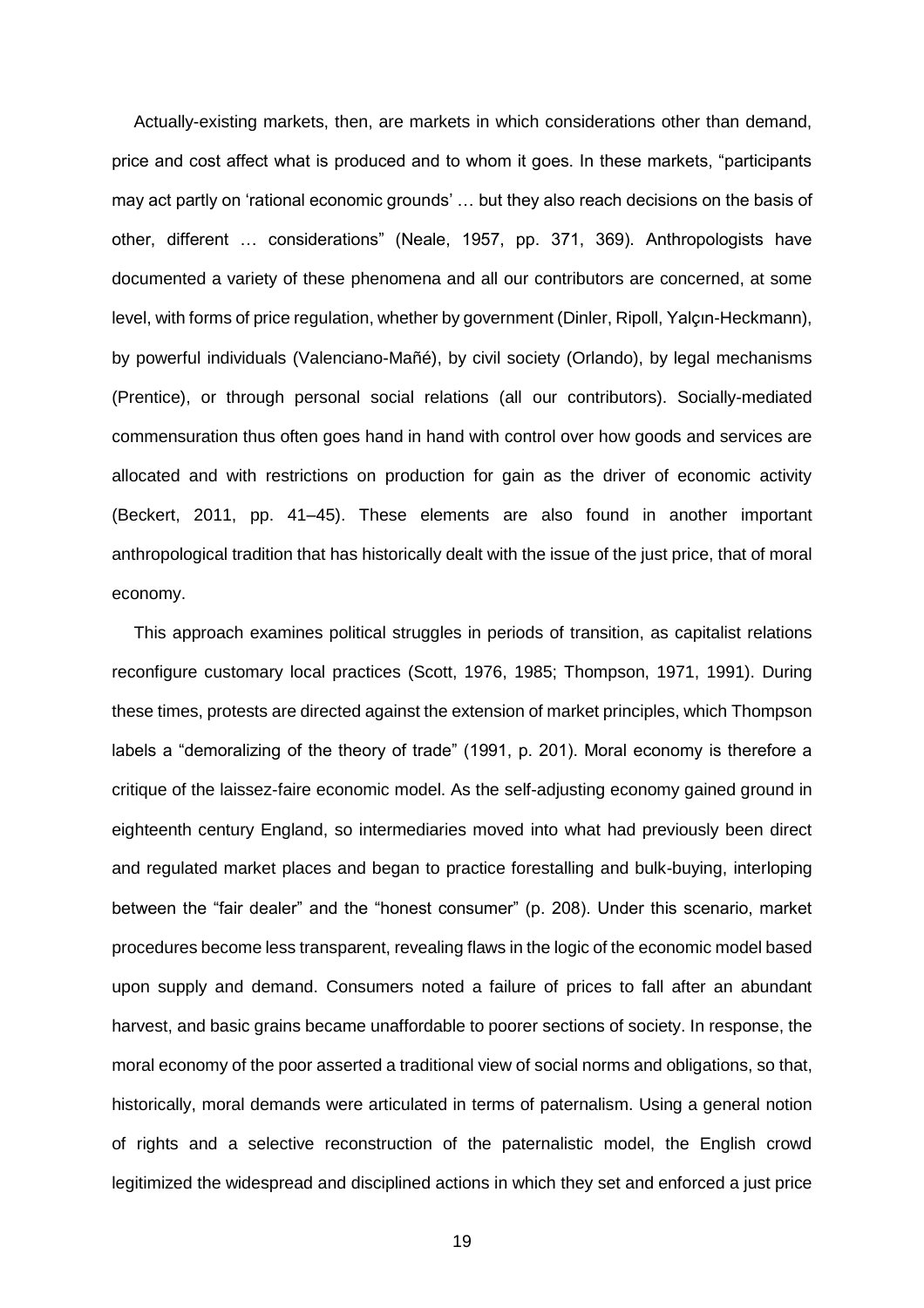for bread. In sum, Thompson identifies a "deeply held conviction that prices *ought*, in times of dearth, to be regulated, and that the profiteer put himself outside society" (p. 229, original emphasis).

Since Thompson popularized the term, moral economy has been applied to an everwidening range of issues within anthropology and across the social and human sciences, so that it has become generalized and could be held to describe any social relation (Fassin, 2009; Hann, 2010; Trentmann, 2007). Against this trend, Marc Edelman (2012) argues that moral economy opposes the erosion of livelihoods by the spread of capitalist relations and is articulated in terms of the morality (or otherwise) of social forms and relationships, while for James Carrier (2018) the term signifies ongoing relations of obligation that are at once social and economic. Both these usages capture important aspects of moral economy, and it is easy to see why the term has been adopted by economic anthropologists.

In his own extended discussion of the problem of definition, Thompson concurs that moral economy describes how economic relations are regulated according to non-monetary norms (1991, p. 340, see also Carrier, 2018), and that it concerns the "social dialectic of unequal mutuality" (1991, p. 344). This infers a definition that presupposes social tensions, or employing his terminology, "the way in which class relations are negotiated" (p. 344). In other words, moral economy is a political struggle oriented toward rolling back inequalities and unjust prices as these are generated by unrestrained markets (Polanyi, 1944/2001). Conversely, it is also about establishing just prices through ongoing mutuality and sustained social obligations. While this problematizes just prices and allows for contestation, in the next section we explore deeper tensions and contradictions in the politics and ethics of just prices.

#### **The paradox of the just price**

Although they differ on the principles and mechanisms for achieving it, the three approaches to the just price discussed thus far—market value, labor value and social value—all share the assumption that fairness in exchange is a reasonable goal. A different approach would deny the possibility of a just price and the commensurability of use into exchange value. In this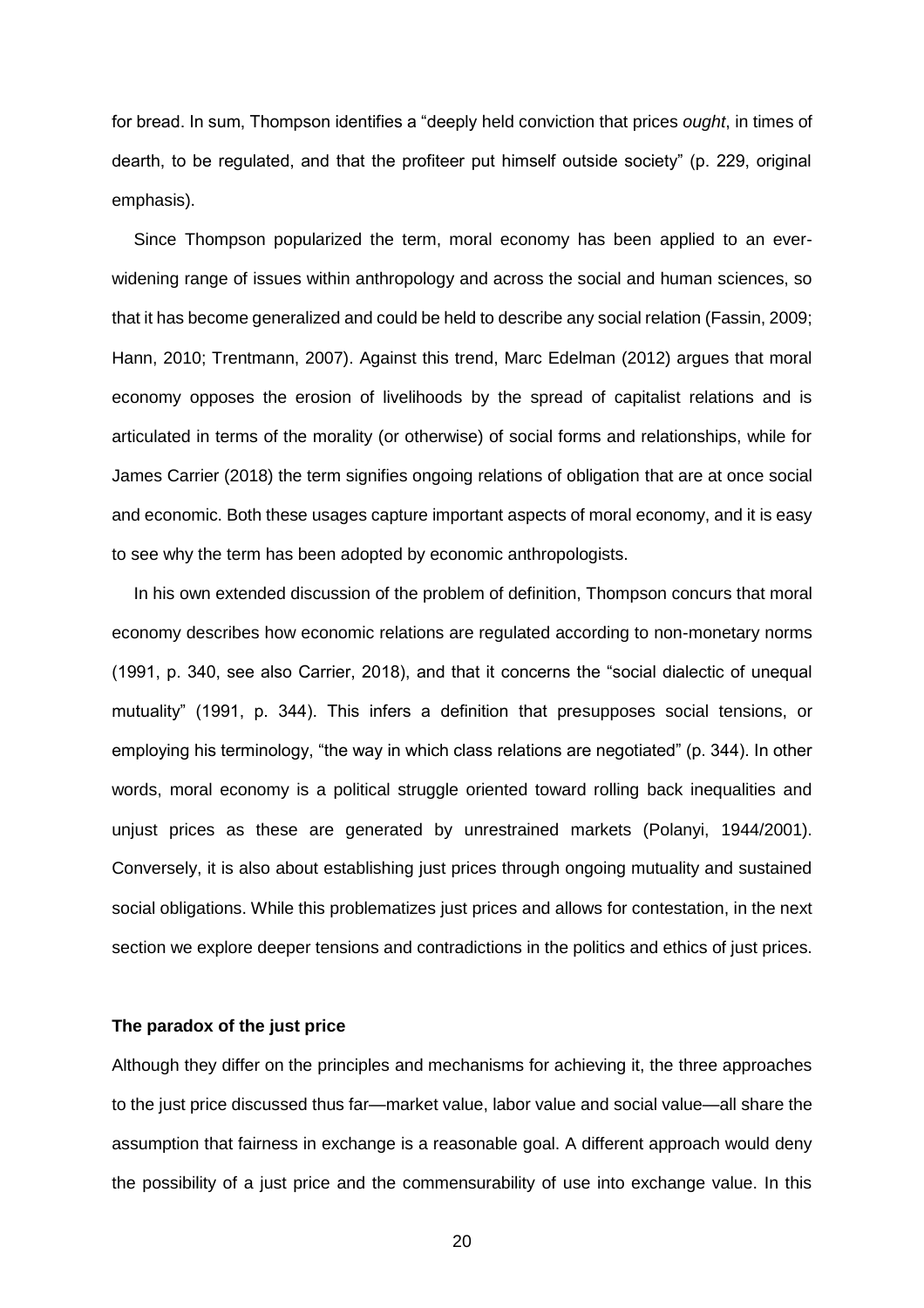section we retrieve the question of the antinomy between use and exchange, and then show how this impacts on, and is refracted into, anthropological discussions.

We find an early example of this problem in Thomas Aquinas, who noted that "if a man wanted to sell wine separately from the use of the wine, he would be selling the same thing twice, or he would be selling what does not exist, wherefore he would evidently commit a sin of injustice" (1953, pp. 148–149). This medieval expression of the conundrum of selling the wine or drinking it, but not both, is eloquently expressed in Pratt's ethnography (this volume). The problem of the antinomy between use and exchange goes back to Aristotle's observation about the two uses of a shoe. It is not clear whether he thought these uses could be dissolved into one. For Meikle (1995, pp. 13–17), Aristotelian metaphysics made commensuration logically impossible since qualities of use can make objects similar or dissimilar, but quantities exchanged can only be equal or unequal. Use qualities and exchangeable quantities thus describe different and irreconcilable features of objects. This reading of Aristotle links to Marx.

In critiquing capitalism as an experience of alienation, Marx built his argument by insisting on an irreducible gap between use and exchange (Meikle, 1995; Žižek, 2004). Exchange value, for him, "manifests itself as something totally independent of its use value" (Marx, 1867/1990, p. 128). There is no doubt in his mind as to the mechanism: "In money every qualitative difference between commodities is extinguished" (p. 229). By nature, objects have qualities that render them useful in satisfying human wants; they exist only as physical properties that are realized in their consumption. It is under the conventions of capitalism that use and exchange are brought into conditions of relative and equivalent value as quantities (pp. 125–126; see also Narotzky, 1997, pp. 65–66). This fact creates a moral difficulty.

Marx's discussion of the relative value of a coat to linen in the first volume of *Capital* is, at least in one account (Stallybrass, 1997), an expression of his experience of the incompatibility between use and exchange value in his private life. Struggling to support his family, Marx often pawned his coat to buy food. When he wore it, he was warm and could meet the dress code of the British Library to work, but he could not eat. When he pawned his coat, he could exchange it for food but could not wear it and could not work. As an exchange value, his coat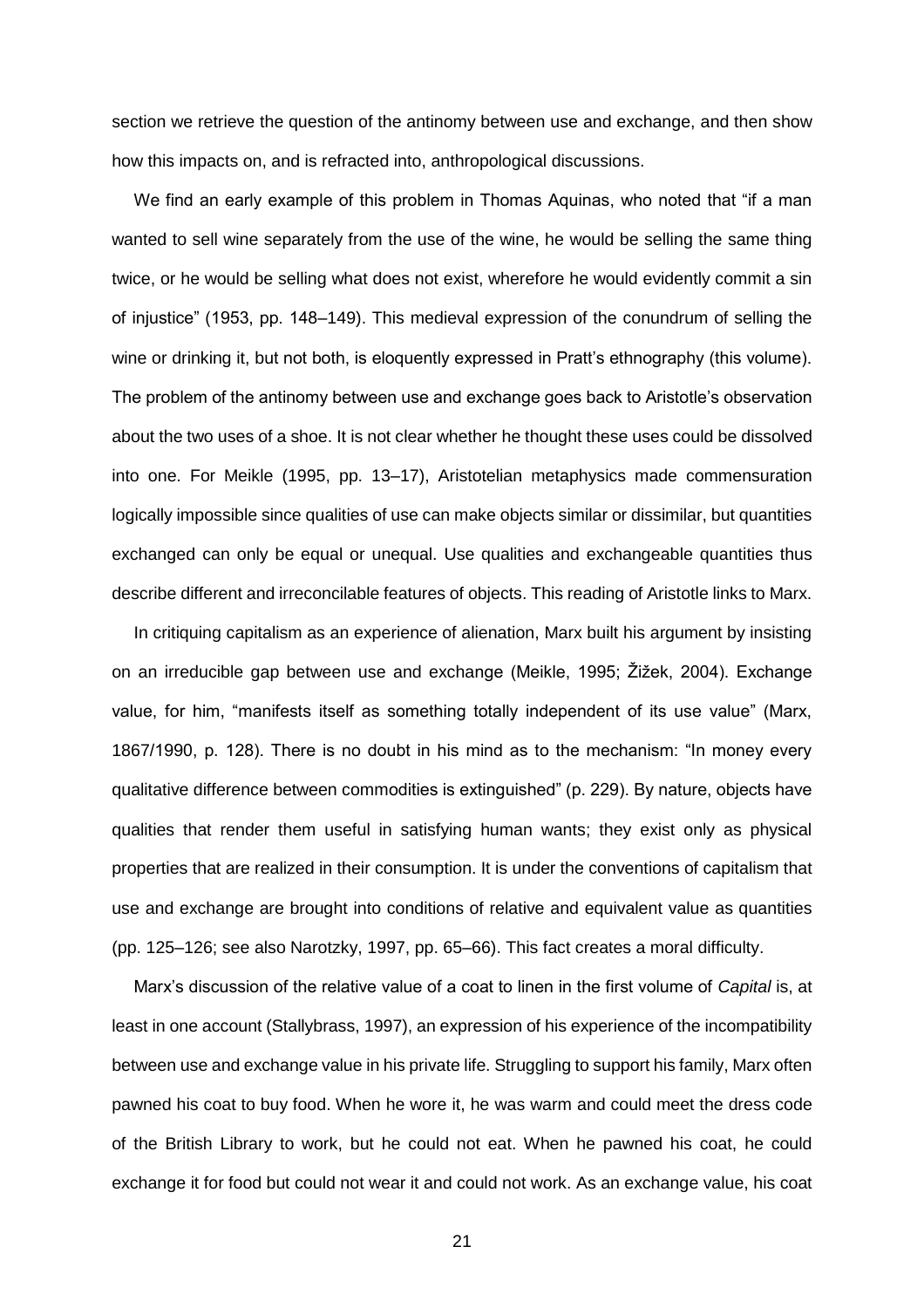had abstract equivalence but at the expense of its useful function: "[w]hat defines the coat as a commodity for Marx is that you cannot wear it and it cannot keep you warm" (Stallybrass, 1997, p. 183).

The vivid description of Marx and his coat forces us to confront the gap between use and exchange value, and the necessity to negotiate the irreconcilable tension between them. Here we also locate a problematisation of the just price. For Slavoj Žižek, the two kinds of value exemplify antinomies. Not only can one not be reduced to the other, but we should "assert antinomy as irreducible, and conceive the point of radical critique not as a determinate position as opposed to another position, but as an irreducible gap between the positions" (2004, p. 121). Žižek is claiming we cannot hold both views together; instead there is a "leap of faith" between them. This leap reinstates Aristotle's problem of the two uses of the shoe discussed above. It presents a challenge to conventional exchange theory because clearly much economic activity involves forging some relation—or creating a bridge, to use Miller's (2006) terminology—between use and exchange value, then expressing that in money, and finding grounds to claim the expression is just.

A possible way around the problem of antinomy is offered by Stephen Gudeman (2008), who suggests that commensuration is only ever possible in practice, rather than in theory. Taking the Marxian notion of fetishism from the realm of production, he applies it to that of exchange, arguing that prices are "the fetishes of the market." In his view, price has an almost magical ability; it "brings together different qualities and transforms them into a quantitative equivalence" (2008, p. 50), thus achieving an unlikely union of intent between seller and buyer. Because this union is so improbable, though, prices are unstable and constantly in flux. Gudeman believes that in an effort to make sense of them, we invent "stories" that legitimate prices. Historically, these have been variously called supply-and-demand, labor value, fair trade and, of course, the just price. Commodities, however, have no referent other than their shifting price, at least in the market realm, where prices "define the identity of a thing" (p. 63). Orlando (this volume) develops several of these themes in relation to fair trade in Sicily, highlighting the simultaneous use of the labor value and marginal utility "story."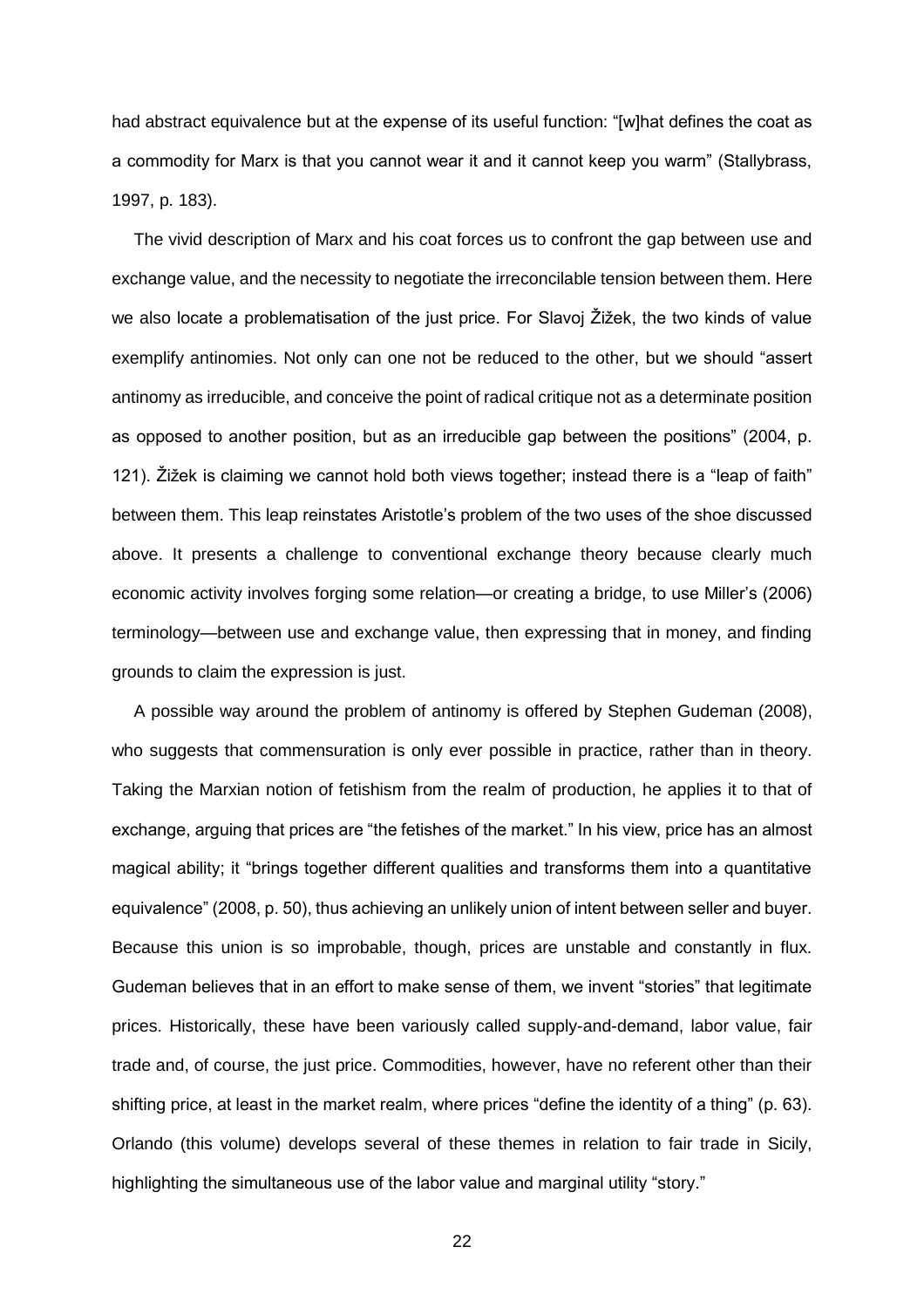Gudeman's argument about price fetishism is not entirely different from a Marginalist account, though he criticizes neoclassical economics for its untenable assumptions about utility and rational preference (2008, p. 53–54). We are left, therefore, with the idea that markets make prices, period. Knowing why or how is impossible, at least at a theoretical level. What we can do, suggests Gudeman, is look at how commensuration is achieved in practice. Instead of starting with the assumption shared by the two great modernist approaches that a common metric exists *before* exchange—relative preference or labor value—which makes things commensurate, we should turn the problem on its head and assume that things are incommensurate until we create a relationship between them, that "market commensuration emerges in trade where we use a conventional scale to mark their relation. Market commensuration is an after-the-fact register" (2008, p. 52). In other words, "the act of trade creates the *necessity* of comparing" (p. 54, see also 2016, pp. 110–112).

The emptiness of prices explains not only the creation of narratives in economic theory, but also in the world of marketing and advertising. In order to fill prices of substantive content, corporations craft stories about the products they sell. Invariably positive, the images and sounds in question add a further layer of obfuscation to the commodity. In line with the neoclassical view of the market as an anonymous supply-demand-price mechanism, corporations have no responsibility for the conditions of production of their products and are free to make optimistic claims. Similarly, consumers have no duty to know anything about the negative effects of their choices. If prices are to reflect these aspects—these untold stories external restraints need to be applied. This is a political problem as much as it is a philosophical and a practical one. States and supra-state entities may legislate in this domain, as we have already noted, though this form of action encounters considerable obstacles. Another possibility is for civil society to act inside, but also outside, the market. According to Gudeman: "[p]rice fetishism can only be contested by local actions that resist anonymous, competitive trade by limiting markets and relinking buyers and sellers" (2008, pp. 65–66). He cites the example of fair trade as one initiative that promotes transparency by forming an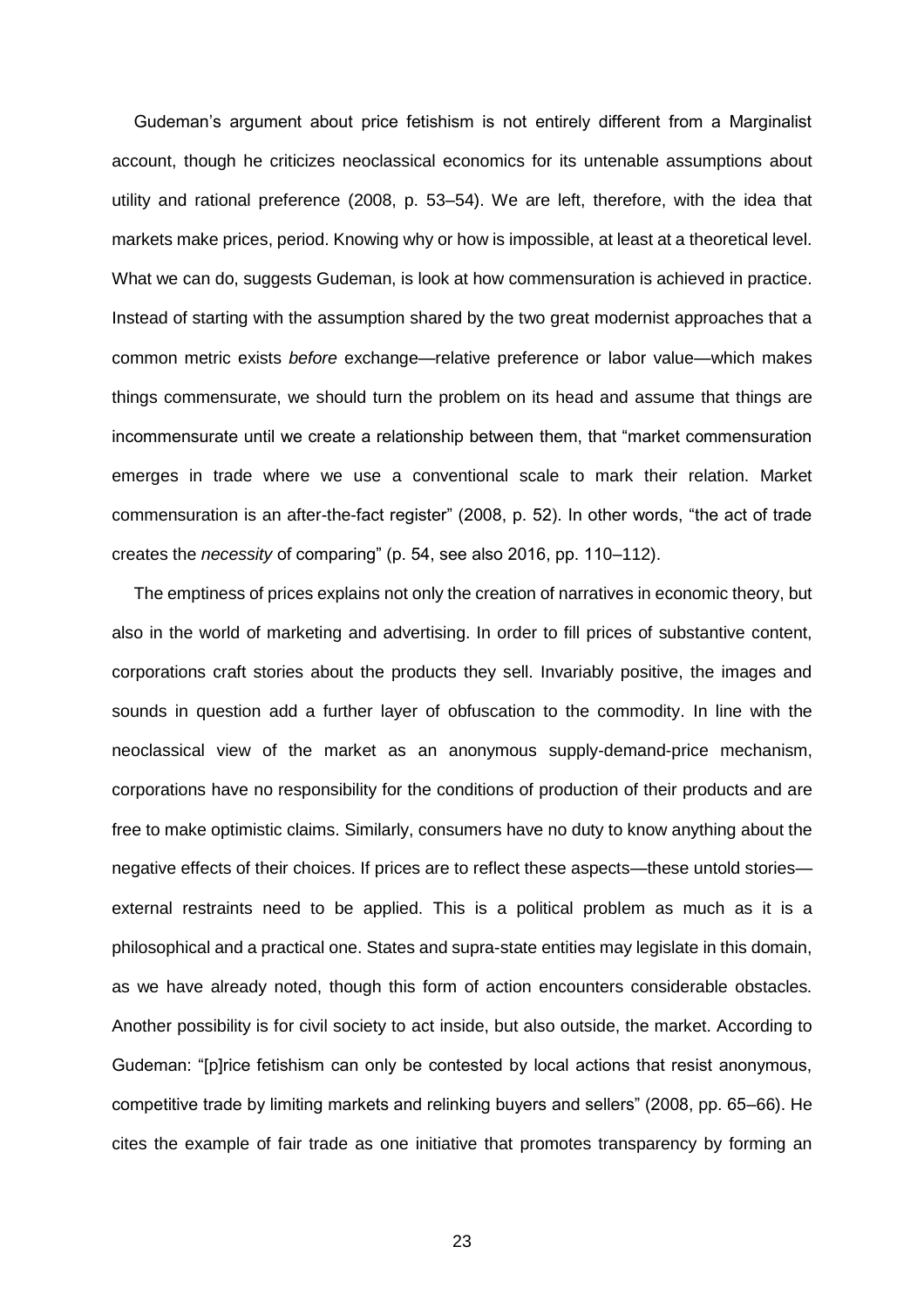alliance between those who buy a product and those who make it, while also recognizing that such forms of mutuality are still based on the images used in advertising.

Price fetishism neatly captures an important experience in market societies, namely how price comes to represent and allow comparison both between products and against monetary value. However, it is less helpful in capturing the exploitation and marginalization common in capitalist relations. That is, price fetishism can show how market prices appear to be just, but not how prices are thought to be, and are frequently contested as, unjust. Focusing on and critiquing consumer utility as a commensurating practice lays the just price entirely in the hands of consumer choice, potentially ignoring the struggles that workers, petty-commodity producers, and indeed trades-people put so much effort in to secure what they consider just prices. Furthermore, to say that people reify prices does not recognize that pricing things (or attaching a quantitative number to the qualities of objects) may be seen in itself as unjust or inappropriate. That is, adopting price fetishism as the sole standpoint risks an allencompassing view of market quantification that sidelines non-market spaces and relations; this is the essence of the critique of exchange value signaled by the antinomy argument.<sup>9</sup>

#### **Toward an anthropology of the just price**

In a sense, anthropology has a long track record of tackling the difference between use and exchange value revealed by the problem of the just price. In discussions on non-Western and substantive economic forms, anthropologists have proposed an uneasy distinction between personal exchanges oriented toward the long-term reproduction of social values and relations, and impersonal—alienated—exchanges based on short-term, self-interested calculation. Associated terms, like gift and commodity, house and corporation, community and market have been contrasted as analytical types, while also signaling distinctions that are important to many people in everyday life.<sup>10</sup>

In Western cultures, the ideology of the gift, of households and community, evokes the qualities of things given and received to forge or sustain relationships. In the process, the monetary exchange value of the object given is commonly denied or effaced. Of course, in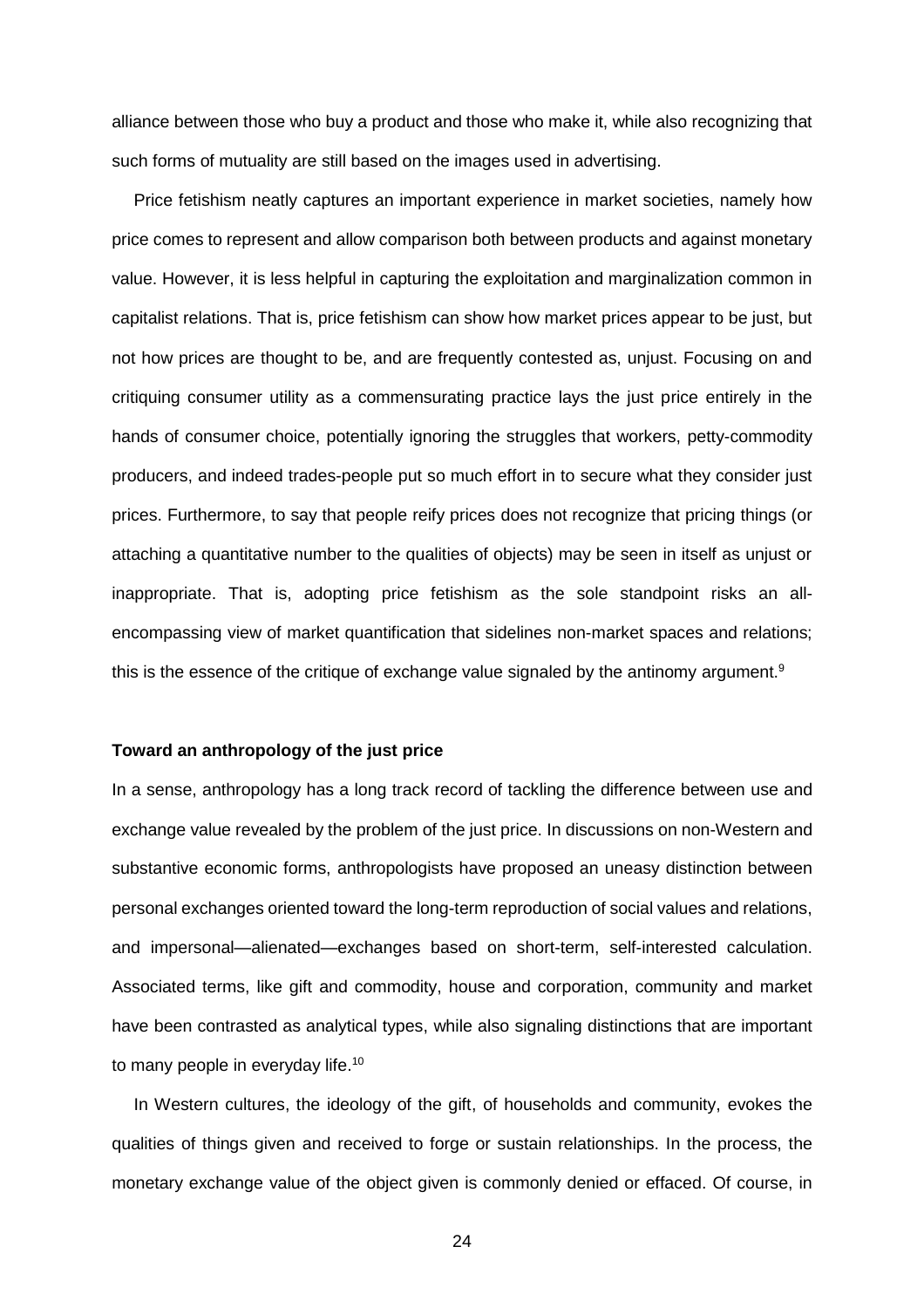practice people do consider the price of gifts, and how much one is prepared to spend is indexed to the quality of the relationship, so care is taken to ensure gifts are appropriate, appreciated and useful to the recipient (Miller, 2001). In that sense, gifts also have a "just price" to be negotiated, but it is ethically and politically important to be seen to avoid putting a number to the qualities of the things given when establishing or maintaining a relationship. A just price for a gift is an appropriate expenditure that both parties accept reflects the relation, and an unjust price would signal an inappropriate amount spent on a lavish gift, or too little expenditure on a miserly one.

In practice, it seems, gifts and commodities are entangled, and the same object may be exchanged as either of the two forms at different moments in their social trajectories (Appadurai, 1986; Gregory, 1997; Miller, 1998). But a more fundamental question is whether the ideological importance of gift-like exchanges predicated on social relations are anything more than symbolic, in the "sense the word sometimes receives, as lacking concrete material effect, in short, *gratuitous*, i.e. disinterested but also useless" (Bourdieu, 1977, pp. 176–177, original emphasis). For Bourdieu, the ideological distinction between gifts and commodities is not tenable; it is based upon misrecognition of the giver's and the receiver's undeclared calculations (p. 171). For him, the symbolic exchanges of the gift are only *imagined* as distinct and outside of economic calculation; in reality, the prestige gained from marriage alliances or the renown achieved through generosity conceals a reality of underlying economic interest symbolic capital. Hence analysis should apprehend "the perfect interconvertibility" of symbolic capital and economic capital (p. 178). The symbolic is part of the wider economy of practices characterized by strategic economism, so mutuality and obligation can and should, according to Bourdieu, be seen as masking exploitation and domination.

Treating the symbolic as a form of capital undoubtedly allows description of its strategic and economic use to control and dominate, *objectively*, to use Bourdieu's terminology. However, it is less able to describe how people view symbolic value *subjectively*, to establish or maintain obligations by exchanging gifts, for example. Symbolic worth can consequently be understood to reside both outside and inside monetary value. In that respect it is perhaps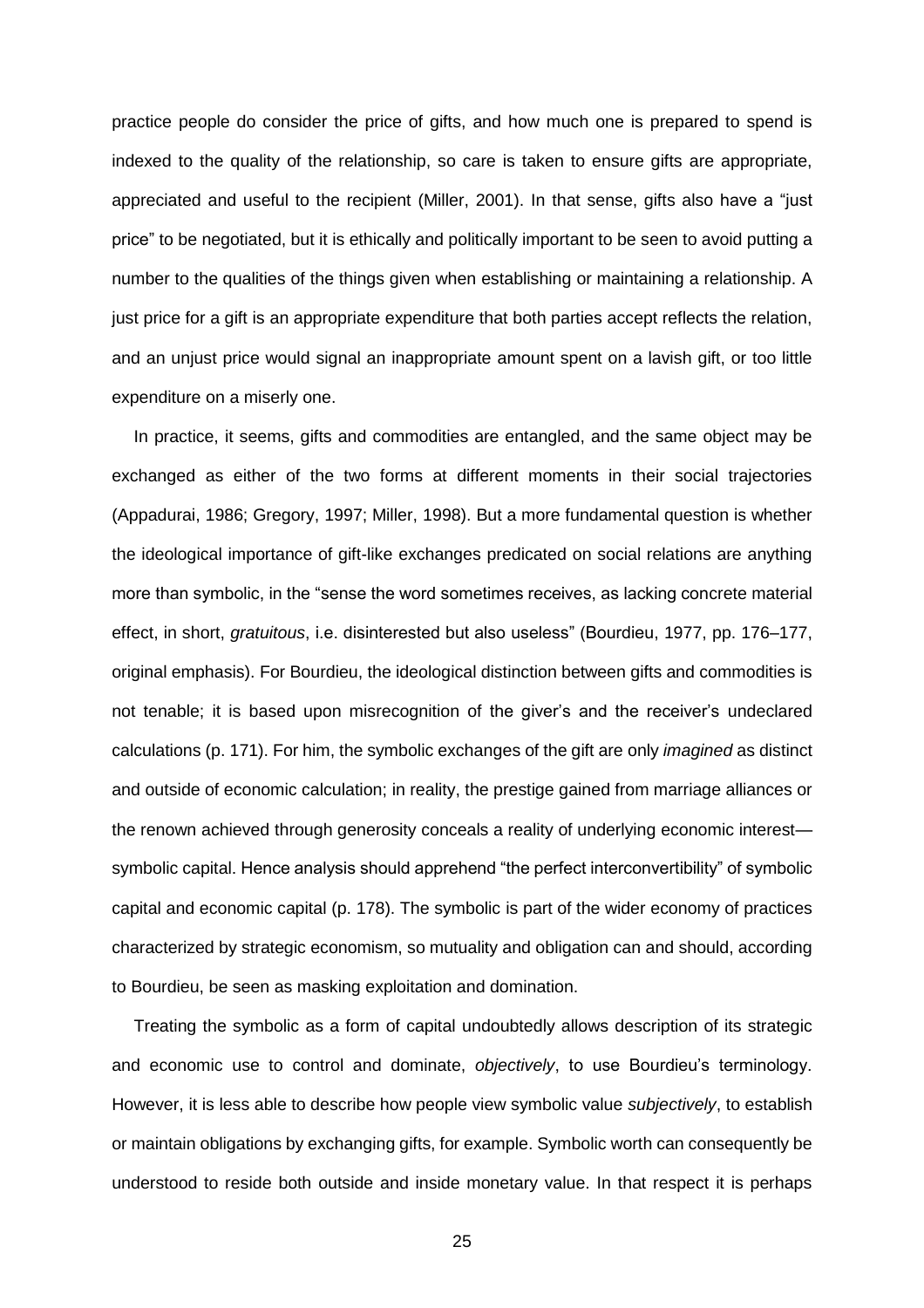useful to distinguish between symbolic value and symbolic capital. A Picasso, for example, has transcendent symbolic value and is priceless because it was painted by a genius and has aesthetic qualities, but that value also translates into monetary value or symbolic capital (Bourdieu, 1977). The idea of the "small farmer" can evoke symbolic and ideological spaces outside capital and at the same time be rendered into symbolic capital as a marketing ploy, in selling fair trade coffee, for example (Luetchford, 2008).

Gifts and the social and emotional arenas in which they circulate are thus caught in a double bind. On the one hand, they can signal dependency and stand accused of masking exploitation and inequality. In this respect they are little different, as objects, from fetishized commodities. When exchanged under market culture (or more precisely, through the use of money) questions of enumeration and the problem of just and unjust prices inevitably arise in the form of (in)appropriate expenditures. On the other hand, gifts, the household and the community are ideologically constructed outside of the problem of just prices. They signal, like the antinomy between use and exchange value, the possibility or the desire to escape enumeration, calculation and self-interest, but seem destined to be compromised.

Where does this leave the opposition between use and exchange value? The conceptual and practical gap it involves may be more relevant to the sphere of consumption, which focuses attention on the qualities of things. Exchange value is largely effaced once the object has been appropriated from the realm of exchange. In a sense, this is what allows price fetishism to operate; once we buy something we tend to focus on its use and forget or deny the act of buying it. As Baudrillard once noted, this is especially the case in relation to food, which we incorporate as total use value (1975, p. 97, note 2). It is further emphasized in activities in which we produce the things we consume and so escape monetary exchange relations. Perhaps for this reason, we also find the primacy of use over exchange in ideas about the domestic economy, especially when the house produces the things it needs. In such economies, production for consumption reproduces an autarkic social ideal. Household economies, like gifts, seem to provide ideological and material refuge from problematic or unjust exchange relations (see Dinler, Luetchford, Pratt, Ripoll, this volume). This is because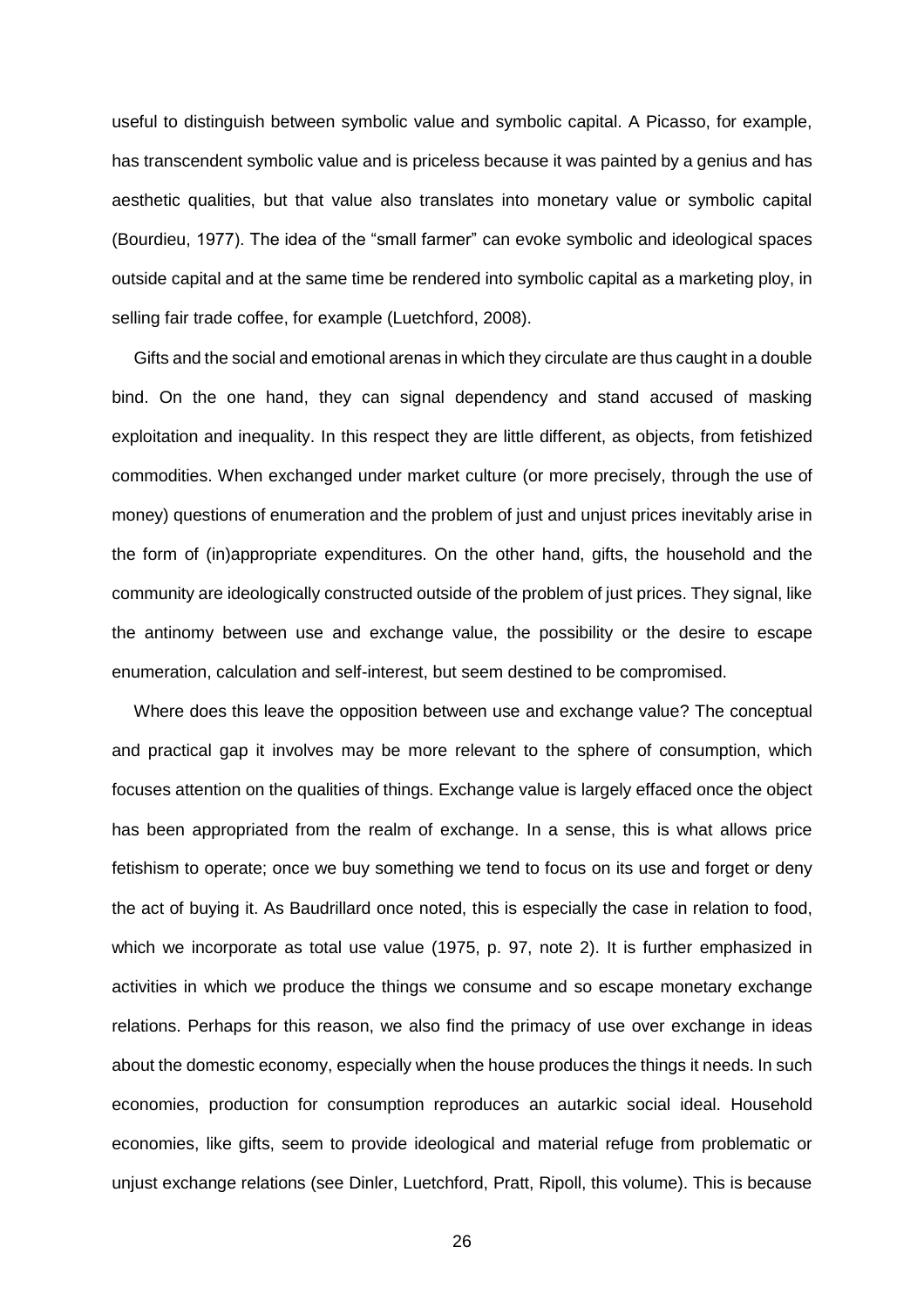avoiding monetized market exchange evades the problem of prices and of other metrics to convert qualities into quantities, and hence any need for commensuration. It creates an ideological space, an island of mutually satisfying social obligations, thanks to which the commodity form and the problematic of a just price is avoided.

If we stretch the term "use value" to encompass non-material qualities, this may illustrate something much more general, and mundane. In their everyday market engagements, people shift between two frames; an appreciation of qualitative use that systematically and ideologically denies monetary value, and a reckoning of quantitative exchange value. We suggest that these two views are never finally resolved into one another and so cannot be held simultaneously. Rather, people in market societies switch imperceptibly, somewhat unconsciously, but with apparent consummate ease, between the two framings. Perhaps, though, the meaning and symbolic importance given to actions and exchanges predicated on mutual obligation provides a recurring denial of the possibility of a just price, both in theory and in practice.

#### **Conclusion**

To summarize, this Introduction has traced four broad approaches to the problem of commensuration, or how to convert the qualities of objects and people's actions (use value) into quantities of money for the Market (exchange value). The first sees consumer utility and the balance between supply and demand as the proper measures. The second looks at the cost of producing goods and performing services as key elements, particularly at human labor, in the Marxian tradition we have emphasized. The third approach holds that market commensuration is always socially-mediated and that criteria for equivalence are embedded in different geographical and historical circumstances and forms of regulation. These three arguments all share the assumption that a positive—morally suitable—solution to the problem of commensuration and its attendant dilemmas of price composition is ultimately possible. The fourth approach provides instead a negative answer to this question, either by arguing that the gap between use and exchange value is an unbridgeable chasm which can only be crossed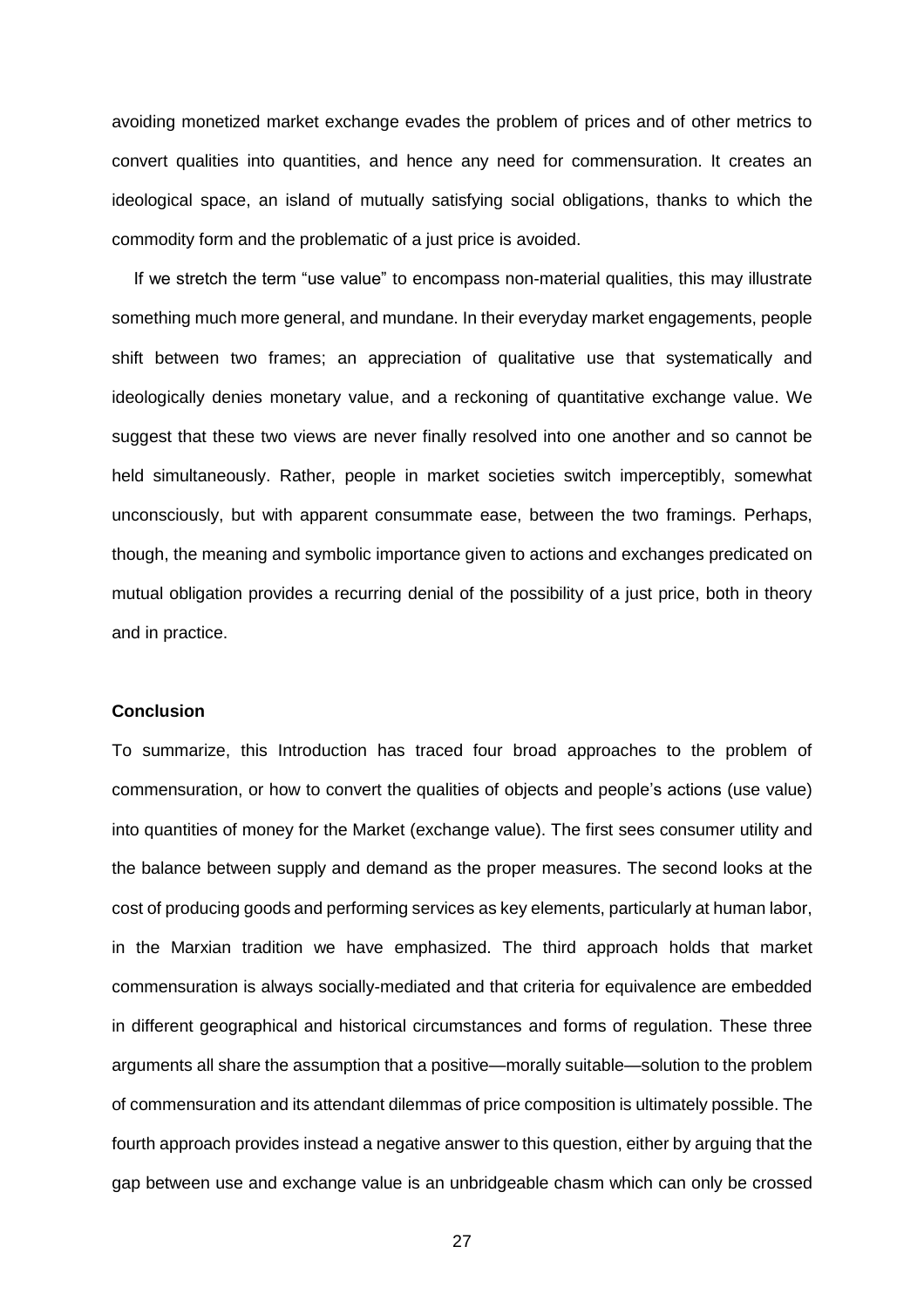by taking a blind leap of faith, or, more prosaically, by giving up on the search for a grand theoretical solution and looking at the commensurations that markets produce every day.

Both versions of the fourth approach see prices as paradoxical, and their power as perhaps ultimately inevitable. One possible "political" suggestion in this line argument—to escape exchange value by strengthening use values of all sorts, from the house to the community is at best a partial solution that can only be put in practice by some people some of the time. Given the extent of the market realm and the undeniable reality of commensuration by trade, it is not surprising that such a solution emerges in the Volume mostly among people who have retained one foot in the peasant world (see chapters by Pratt and Ripoll). Alongside the problem of how to resolve commensuration (positively or negatively) lies the issue of the justness of the different solutions. Our exploration in this Introduction, and indeed those of the authors in the Volume, documents a variety of voices in this regard, from claims that prices are just, to counterclaims that they are often unjust, to a more radical conviction that they are irrevocably and intrinsically unjust. Relatedly, money and prices can be seen as pliable and useful means to extend human relations (Aspers & Beckert, 2013; Graeber 2001, p. 66; Hart, 2000; Zelizer, 1994), but also as inflexible agents of injustice and exploitation.

As anthropologists we must pay attention to the practical ways that people in different cultures both accept prices, when they are seen as representing the worth of objects and actions, and resist them, when they are not. In doing so, we need to understand the cultural valuations that lead to talk of "just" or "unjust" prices as socially negotiated and contingent processes, which emerge in particular relations and configurations of power, from the local to the global. These negotiations are made possible by the social structuring of markets and the presence of cultural forms and ideas that shape exchange. The contributors to this Volume all illustrate, in different ways, how this social and cultural framing is enacted in the composition of prices, through institutions that regulate pricing, by markets and the interactions between buyers and sellers, in the social networks that bind the two, and in the values that bracket off particular areas of life from market pricing.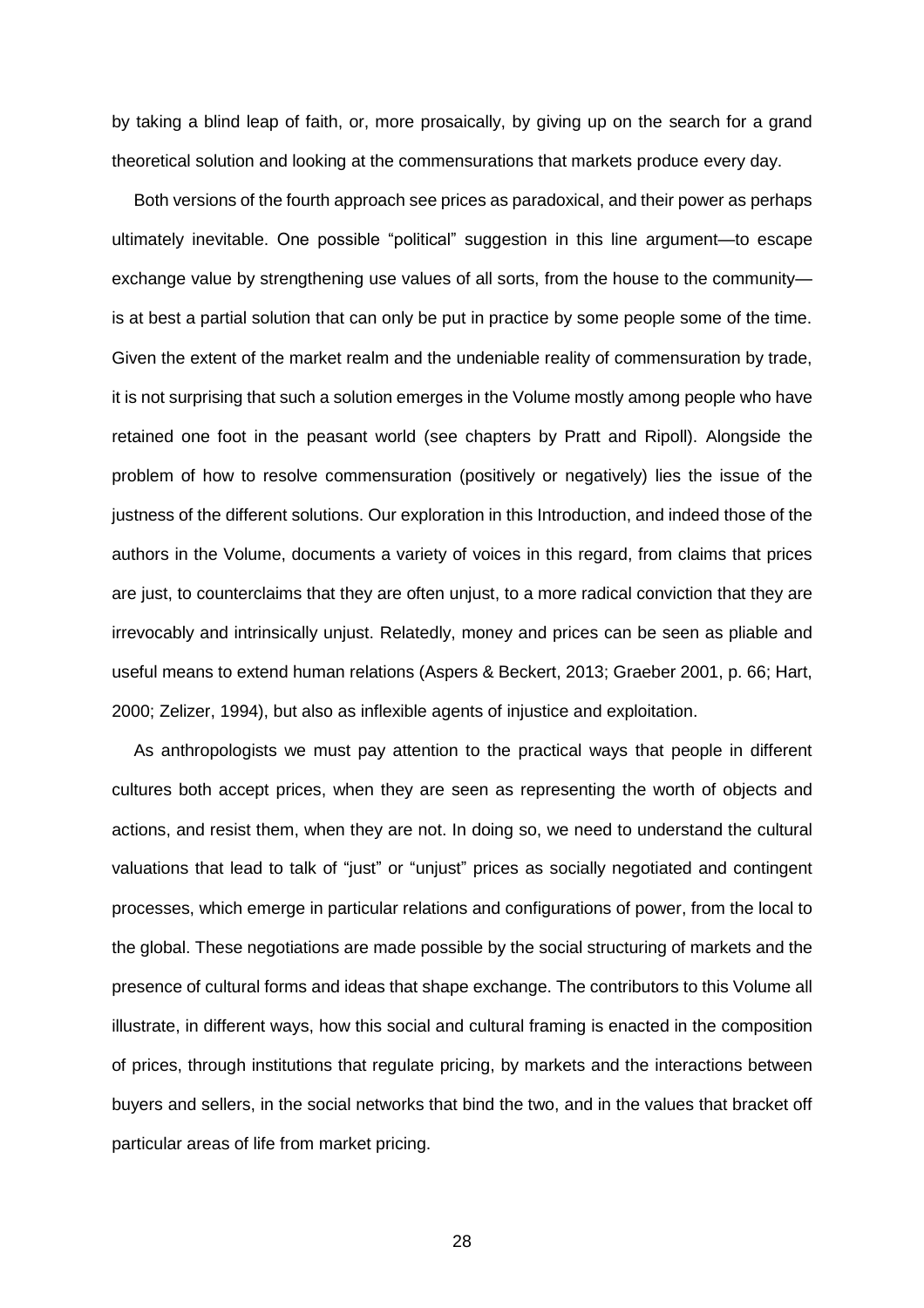#### **Notes**

<sup>1</sup> Shortly before his death, Bronislaw Malinowski carried out fieldwork describing the price negotiations of rural markets in Mexico in a similar fashion to the ceremonial barter of his more famous Melanesian ethnography

<sup>2</sup> The reason we talk about "the" just price is due to the Latin concept of *iustum pretium*, part of a legal doctrine that emerged in the sixth century with Emperor Justinian's *Corpus* of civil law. The *Corpus* described the legal device of *laesio enormis* (enormous injury), which could be used when a sale of land took place at a price of "less than half the just price." During the Middle Ages, different schools of thought developed the concept, applying it to all kinds of sale; this work culminated with Scholasticism and Thomas Aquinas (Baldwin, 1959). Throughout this time, the "just price" appears to have been equated with current market prices—not those of modern anonymous markets, but the prices found in actual marketplaces (like town squares and itinerant fairs) that were regulated by central authorities (Baldwin, 1959, pp. 48, 54, 77).

<sup>3</sup> There are other lines of inquiry, for example those that tend to privilege price composition.

<sup>4</sup> After the loss of the study of ancient Greek in the early Middle Ages, Aristotle was practically unknown in Western Europe from around 600 to 1100CE. His teachings reached the universities of northern Europe thanks to the Greek texts preserved in the East and the important commentaries that Islamic scholars made on them. Islamic territories in the Mediterranean were a considerable source of scholarship on economic matters, with thinkers such as Al-Gazhali and Ibn Khaldun contributing key insights (Baeck, 1994, pp. 94–122). Ibn Khaldun's legacy in particular should be considered on par with that of Thomas Aquinas. "Whereas the Scholastics were concerned to establish a 'just price,' Ibn Khaldun wanted to explain current prices. Rather than rely on ethical criteria, he juxtaposed empirical data and theoretical analysis" (Hann & Hart, 2011, p. 22). For the great Arab scholar, all wealth proceeded from human labor. If the price of wheat was higher in Spain than in North Africa, for example, it was because higher costs of production were incurred there.

<sup>5</sup> Smith did at times recognize the negative effects of markets and self-interest (Hann & Hart, 2011, p. 26).

<sup>6</sup> While costs of production include a variety of elements (materials, transport, taxes, etc.), from an anthropological perspective we focus primarily on labor due to its important place in the discipline, and because it opens up more overtly the political and ethical contestations around price.

 $7$  Smith thought that labor was the ideal measure of value because working is universal and applies to all commodities: "The real price of everything … is the toil and trouble of acquiring it" (Smith, 1776/1937, p. 34, cited in Barrera, 1997, p. 85). However, he also rejected the possibility of calculating the labor content of goods and services in a complex economy because of the enormous problems of measurement he felt would arise in the process. It was this belief that led him to talk about a long-term, "natural" price.

<sup>8</sup> This is not a universally held position among anthropologists. From the very beginning, some thought that the principles of neoclassical economics were at play also in "primitive" societies.

<sup>9</sup> In earlier work, Gudeman himself seems to recognize this. At a minimum, he admits, a just exchange should entail that someone could use the money from a sale to buy back what had originally been sold without loss, i.e. to turn a sale into an equivalent purchase (Gudeman & Rivera, 1990, p. 144). This is hardly ever the case, as peasants can attest: "If you take something to the market and sell it, you sell at a lower price than what you buy the same thing for" (p. 150). Something is thus "lost," and an injustice done, when money is used as a medium of exchange.

<sup>10</sup> See for example: Carrier (1995); Godelier (1998); Gregory (1982, 1997); Gudeman (2001, 2008, 2016); Malinowski (1922/2014); Mauss (1924/2016); Miller (1998, 2001); Parry and Bloch (1989); Sahlins (1972, 1976); Strathern (1988); Weiner (1992).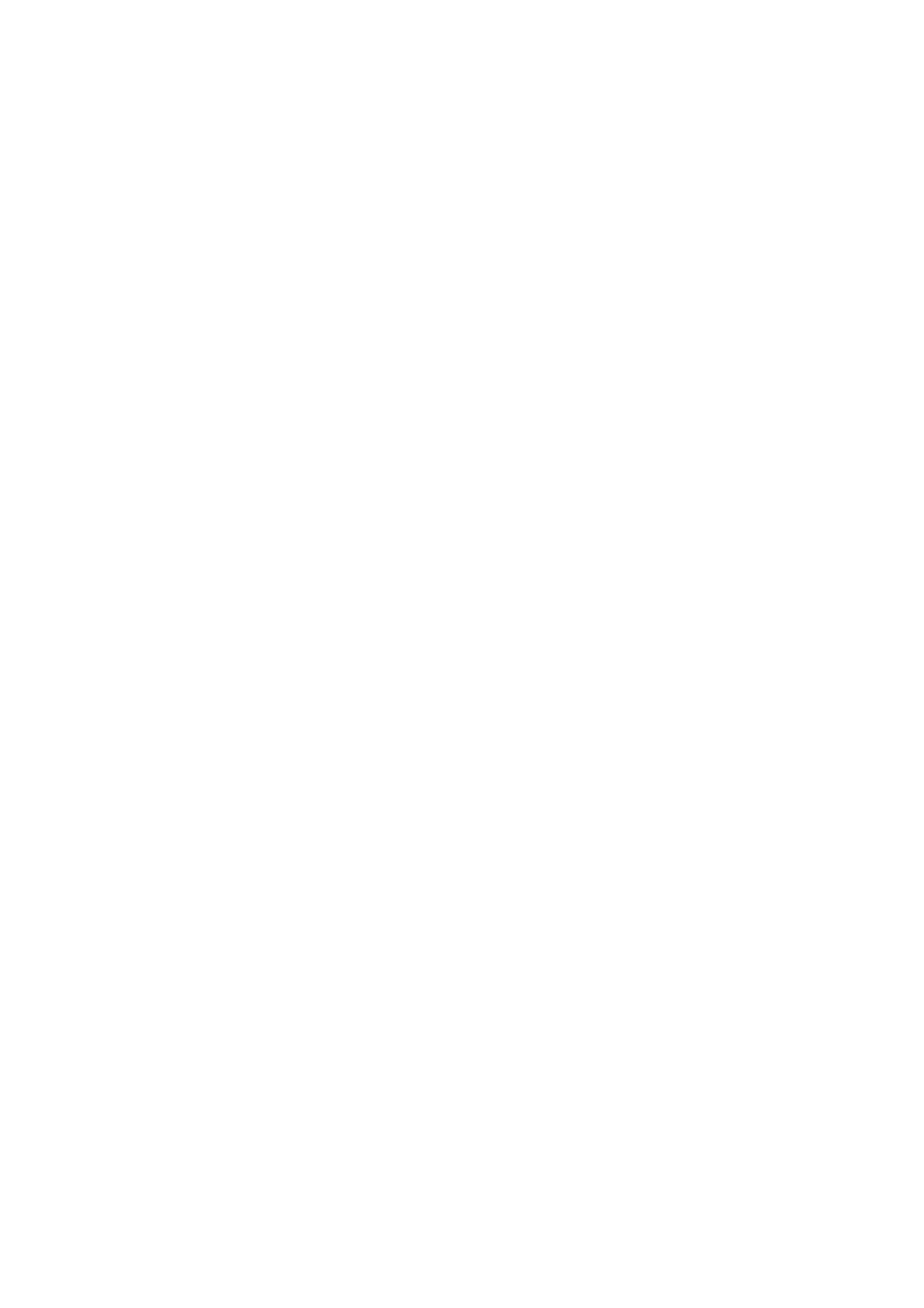#### **References**

- Alexander, J. & Alexander, P. (1991). What's a fair price? Price-setting and trading partnerships in Javanese markets. *Man, 26, 3,* 493–512. doi:10.2307/2803879
- Appadurai, A. (1986). Introduction: commodities and the politics of value. In A. Appadurai (Ed.), *The social life of things: Commodities in cultural perspective* (pp. 3–63). Cambridge: Cambridge University Press.
- Aspers, P. & Beckert, J. (2013). Value in markets. In J. Beckert and P. Aspers (Eds), *The worth of goods: Valuation and pricing in the economy* (pp. 3-38). Oxford: Oxford University Press.
- Aquinas, T. (1953). *The political ideas of St. Thomas Aquinas: Representative selections*. D. Bigongiari (ed.). New York: Hafner Press.
- Aristotle (1992). *The politics*. London: Penguin.
- Aristotle (2004). *The Nichomachean ethics*. London: Penguin.
- Baeck, L. (1994). *The Mediterranean tradition in economic thought*. London: Routledge.
- Baldwin, J. W. (1959). The Medieval theories of the just price: Romanists, Canonists, and Theologians in the twelfth and thirteenth centuries. *Transactions of the American Philosophical Society, 49, 4,* 1–92. doi:10.2307/1005819
- Ballestero, A. (2015). The ethics of a formula: Calculating a financial–humanitarian price for water. *American Ethnologist, 42, 2,* 262–278. doi:10.1111/amet.12129
- Barrera, A. (1997). Exchange-value determination: Scholastic *just price*, economic theory, and modern Catholic social thought. *History of Political Economy 29, 1,* 83–116. doi.org/10.1215/00182702-29-1-83
- Baudrillard, J. (1975). *The mirror of production*. St Louis: Telos Press.
- Beckert, J. (2011). The Great Transformation of Embeddedness: Karl Polanyi and the new economic sociology. In C. Hann and K. Hart (Eds), *Market and society: The great transformation today* (pp. 38-55). Cambridge: Cambridge University Press.
- Besky, S. (2016). The future of price: Communicative infrastructures and the financialization of Indian tea. *Cultural Anthropology, 31, 1,* 4–29. doi:10.14506/ca31.1.02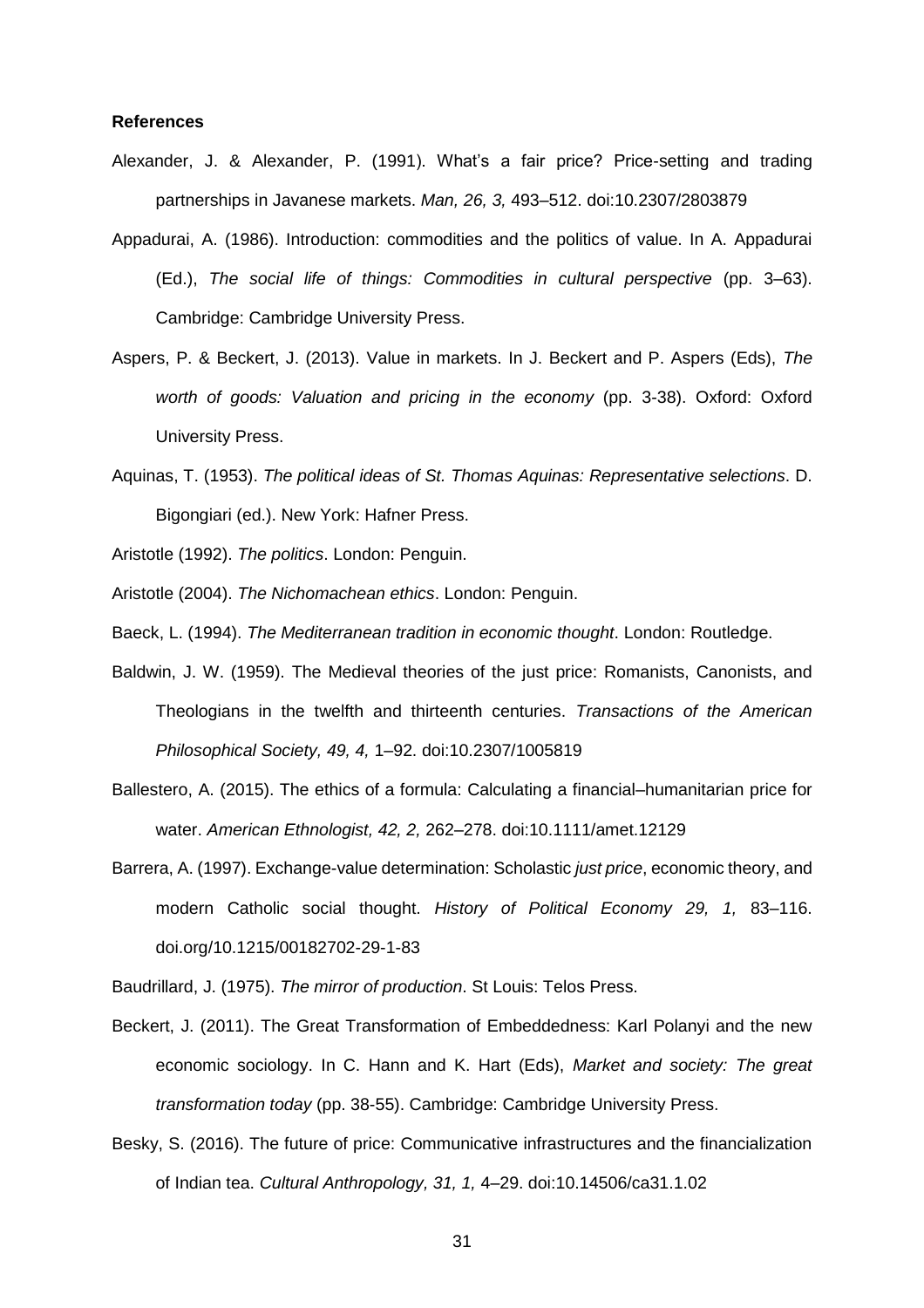- Bohannan, P. (1955). Some principles of exchange and investment among the Tiv of Central Nigeria. *American Anthropologist, 57, 1,* 60–70. doi.org/10.1525/aa.1955.57.1.02a00080
- Bourdieu, P. (1977). *Outline of a theory of practice.* Cambridge: Cambridge University Press.
- Booth, W. J. (1993). *Households: On the moral architecture of the household*. Ithaca: Cornell University Press.
- Browne, K. E. & Milgram, B. L. (Eds.) (2009). *Economics and morality: Anthropological approached.* Lanham: Altamira Press.
- Carrier, J. G. (1995). *Gifts and commodities: Exchange and western capitalism since 1700.*  London: Routledge.
- Carrier, J. G. (Ed.). (1997). *Meanings of the market: The free market in western culture.* Oxford: Berg.
- Carrier, J. G. (2012). Introduction. In J. G. Carrier & P. G. Luetchford (Eds.), *Ethical consumption: Social value and economic practice* (pp. 1–36). Oxford: Berghahn.
- Carrier, J. G. (2018). Moral economy: What's in a name. *Anthropological Theory, 18, 1,* 18– 35. doi:10.1177/1463499617735259
- De Neve, G., Luetchford, P., & Pratt, J. (2008). Introduction: Revealing the hidden hands of global market exchange. In G. De Neve, P. Luetchford, J. Pratt & D. Wood (Eds.), *Hidden hands in the market: Ethnographies of fair trade, ethical consumption, and corporate social responsibility* (pp. 1–30). Bingley: Emerald.
- Edelman, M. (2012). E.P. Thompson and Moral Economies. In D. Fassin (Ed.), *A companion to moral anthropology* (pp. 49-66). Chichester: Wiley Blackwell.
- Eriksen, T. H. (2016). *Overheating: An anthropology of accelerated change.* London: Pluto Press.
- Espeland, W. N. & Stevens, M. L. (1998). Commensuration as a social process. *Annual Review of Sociology, 24,* 313–343. doi.org/10.1146/annurev.soc.24.1.313
- Fassin, D. (2009). Les économies morales revisitées. *Annales HSS, 6,* 1237–1266.
- Godelier, M. (1998). *The enigma of the gift.* Chicago: University of Chicago Press.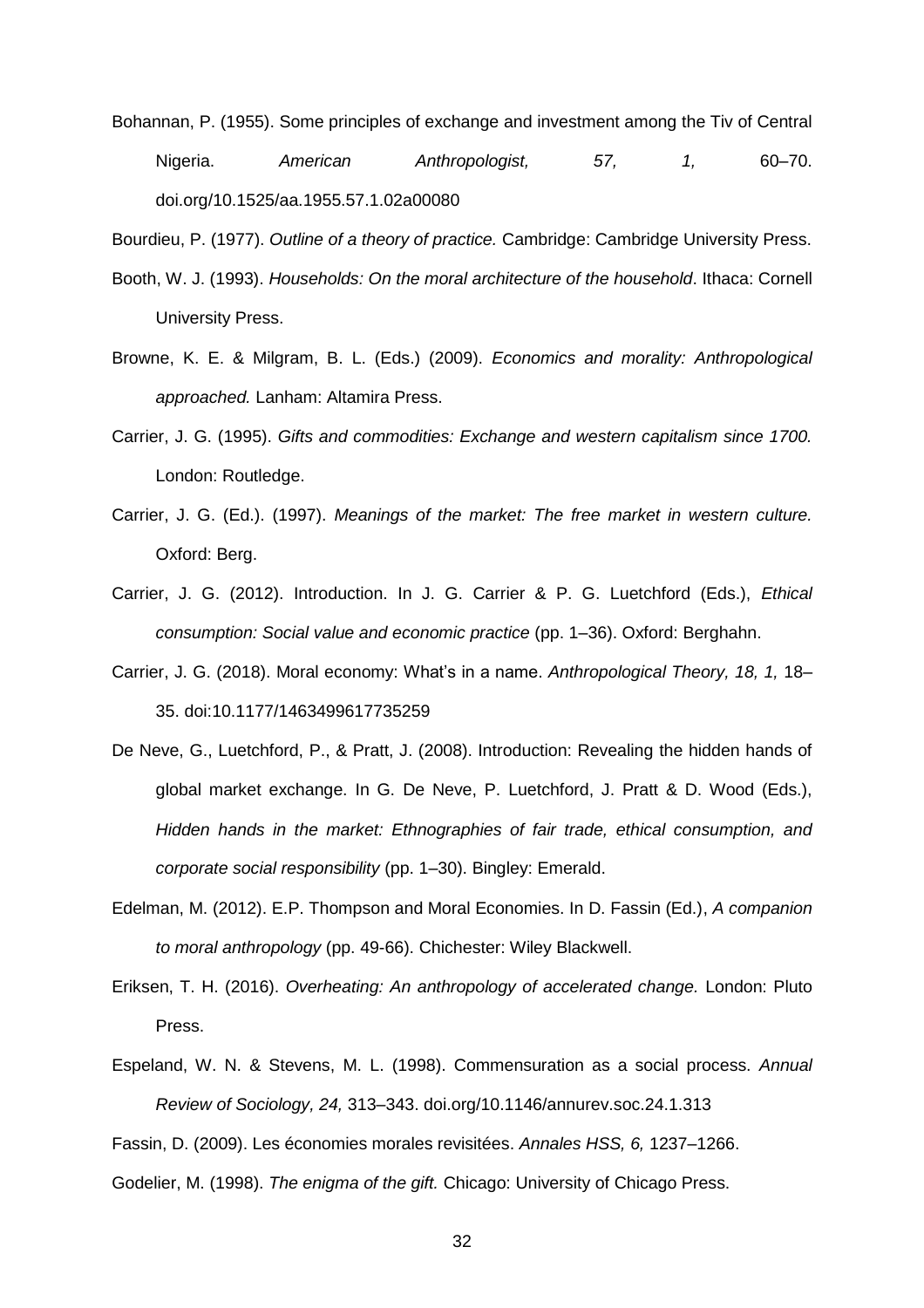- Graeber, D. (2001). *Toward an anthropological theory of value: The false coin of our own dreams.* New York: Palgrave Macmillan.
- Graeber, D. (2005). Value: anthropological theories of value. In J. G. Carrier (Ed.) *A handbook of economic anthropology* (pp. 439–454). Cheltenham: Edward Elgar.

Graeber, D. (2011). *Debt: The first 5,000 years.* New York: Melville House.

- Gregory, C. (1982). *Gifts and commodities.* New York: Academic Press.
- Gregory, C. (1997). *Savage money: The anthropology and politics of commodity exchange.*  Amsterdam: Harwood.
- Gregory, C. (2011). Whatever Happened to Householding? In C. Hann and K. Hart (Eds), *Market and society: The great transformation today* (pp. 133-159). Cambridge: Cambridge University Press.
- Grossberg, L. (2010). Modernity and commensuration. *Cultural Studies*, 24, 3, pp. 295-332.
- Gudeman, S. (1986). *Economics as culture: Models and metaphors of livelihood.* London: Roudedge & Kegan Paul.
- Gudeman, S. (2001). *The anthropology of economy: Community, market, and culture.* Malden: Blackwell.
- Gudeman, S. (2008). *Economy's tension: The dialectics of community and market.* Oxford: Berghahn.
- Gudeman, S. (2016). *Anthropology and economy.* Cambridge: Cambridge University Press.
- Gudeman, S. & Rivera, A. (1990). *Conversations in Colombia: The domestic economy in life and text.* Cambridge: Cambridge University Press.
- Guyer, J. I. (2004). *Marginal gains: Monetary transactions in Atlantic Africa.* Chicago: University of Chicago Press.
- Guyer, J. I. (2009). Composites, fictions, and risk: Toward an ethnography of price. In C. Hann & K. Hart (Eds.) *Market and society:* The great transformation *today* (pp. 203–220). Cambridge: Cambridge University Press.
- Guyer, J. I., Khan, N., Obarrio, J., Bledsoe, C., Chu, J., Diagne, S. B., Hart, K., Kockelman, P., Lave, J., McLoughlin, C., Maurer, B., Neiburg, F., Nelson, D., Stafford, C., & Verran,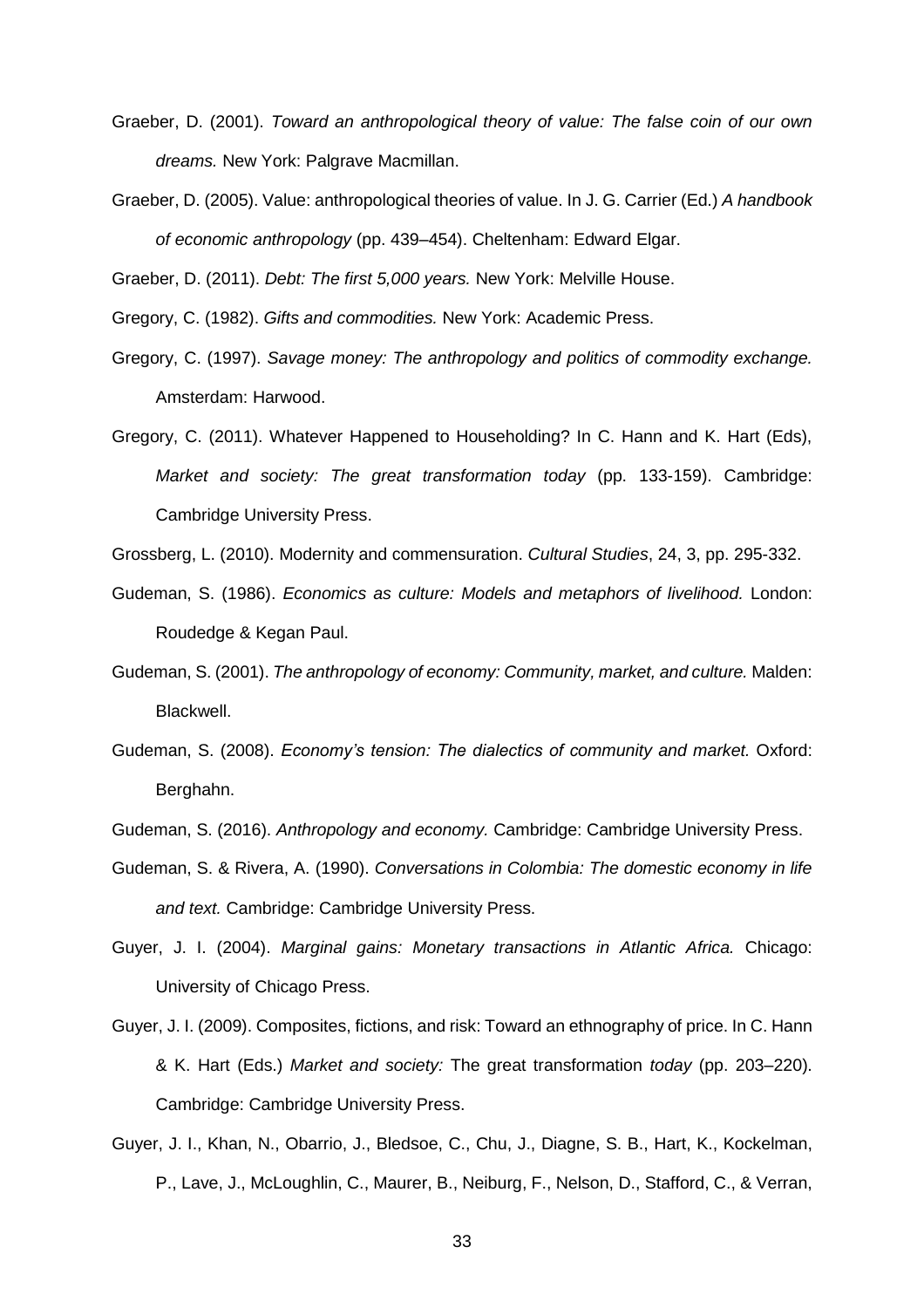H. (2010). Introduction: Number as inventive frontier. *Anthropological Theory, 10,* 36– 61. doi:10.1177/1463499610365388

- Halperin, R. (1984). Polanyi, Marx, and the institutional paradigm in economic anthropology. *Research in Economic Anthropology, 6,* 245–72.
- Hann, C. (2010). Moral economy. In K. Hart, J-L. Laville & A. D. Cattani (Eds.) *The human economy* (pp. 187–198). Cambridge: Cambridge University Press.
- Hann, C. & Hart, K. (Eds.). (2011). *Market and society:* The great transformation *today*. Cambridge: Cambridge University Press.
- Hart, K. (2000). *The memory bank: Money in an unequal world.* London: Profile.
- Hirschman, A. O. (1977/2013). *The passions and the interests: Political arguments for capitalism before its triumph.* Princeton: Princeton University Press.
- Horverak, Ø. (1988). Marx's view of competition and price determination. *History of Political Economy, 20, 2,* 275–297. doi.org/10.1215/00182702-20-2-275
- Johnson, E. A. J. (1938). Just price in an unjust world. *International Journal of Ethics, 48, 2,*  165–181.
- Luetchford, P. (2008). *Fair trade and a global commodity: Coffee in Costa Rica.* London: Pluto Press.
- Malinowski, B. (1922/2014). *Argonauts of the Western Pacific: An account of native enterprise and adventure in the archipelagos of Melanesian New Guinea.* Abingdon: Routledge.
- Malinowski, B. & de la Fuente, J. (1982). *Malinowski in Mexico: Economics of a Mexican market system*, ed. S. Drucker-Brown. London: Routledge.

Marx, K. (1867/1990). *Capital. A critique of political economy.* Volume one. London: Penguin.

- Mauss, M. (1924/2016). *The gift.* Expanded edition, selected, annotated and translated by Jane I. Guyer. Chicago: University of Chicago Press.
- Mei, T. (2009). The preeminence of use: reevaluating the relation between use and exchange in Aristotle's economic thought. *Journal of the History of Philosophy, 47,* 4, pp. 523–548.

Meikle, S. (1995). *Aristotle's economic thought.* Oxford: Clarendon Press.

Miller, D. (1998). *A theory of shopping.* Cambridge: Polity.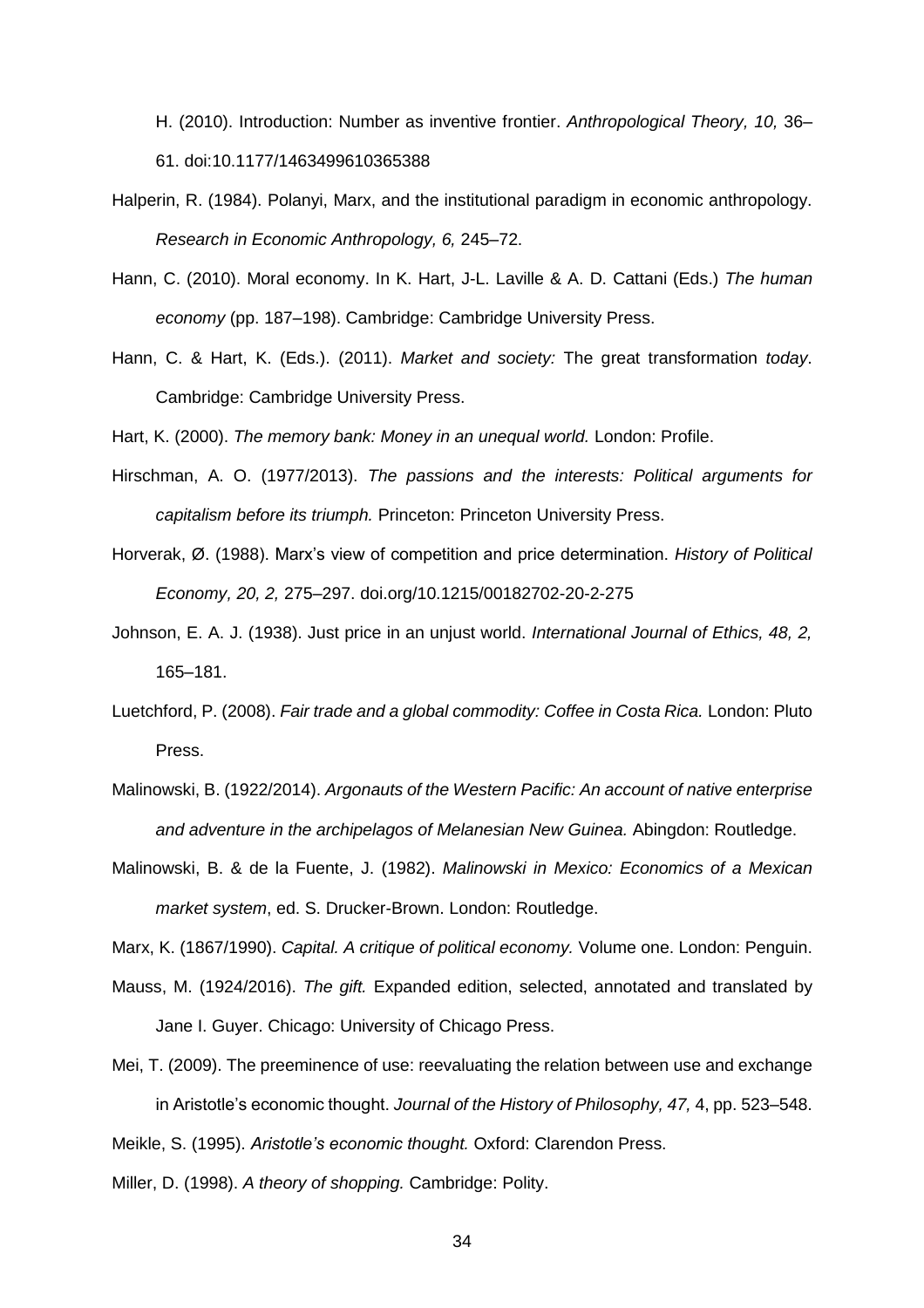Miller, D. (2001). *The dialectics of shopping.* Chicago: University of Chicago Press.

Miller, D. (2006). The uses of value. *Geoforum, 39,* 1122–1132. doi:10.1016/j.geoforum.2006.03.009

Narotzky, S. (1997). *New directions in economic anthropology.* London: Pluto Press.

- Neale, W. C. (1957). The market in theory and history. In K. Polanyi, C. M. Arensberg & H. W. Pearson (Eds.) *Trade and market in the early empires: Economies in history and theory* (pp. 357–372). New York: The Free Press.
- Parry, J. & Bloch, M. (Eds.) (1989). *Money and the morality of exchange.* Cambridge: Cambridge University Press.
- Perelman, M. (2000). *The invention of capitalism: Classical political economy and the secret history of primitive accumulation.* Durham: Duke University Press.
- Polanyi, K. (1944/2001). *The great transformation: The political and economic origins of our time.* Boston: Beacon Press.
- Polanyi, K. (1957a). Aristotle discovers the economy. In K. Polanyi, C. M. Arensberg & H. W. Pearson (Eds.) *Trade and market in the early empires: Economies in history and theory* (pp. 64–94). New York: The Free Press.
- Polanyi, K. (1957b). The economy as instituted process. In K. Polanyi, C. M. Arensberg & H. W. Pearson (Eds.) *Trade and market in the early empires: Economies in history and theory* (pp. 243–270). New York: The Free Press.
- Robotham, D. (2005). Political economy. In J. G. Carrier (Ed.) *A handbook of economic anthropology* (pp. 41–58). Cheltenham: Edward Elgar.
- Roitman, J. (2005). *Fiscal disobedience: An anthropology of economic regulation in Central Africa.* Princeton: Princeton University Press.
- Sahlins, M. (1972). *Stone age economics.* Chicago: Aldine Atherton.
- Sahlins, M. (1976). *Culture and practical reason.* Chicago: University of Chicago Press.
- Scott, J. C. (1976). *The moral economy of the peasant: Rebellion and subsistence in Southeast Asia.* New Haven: Yale University Press.